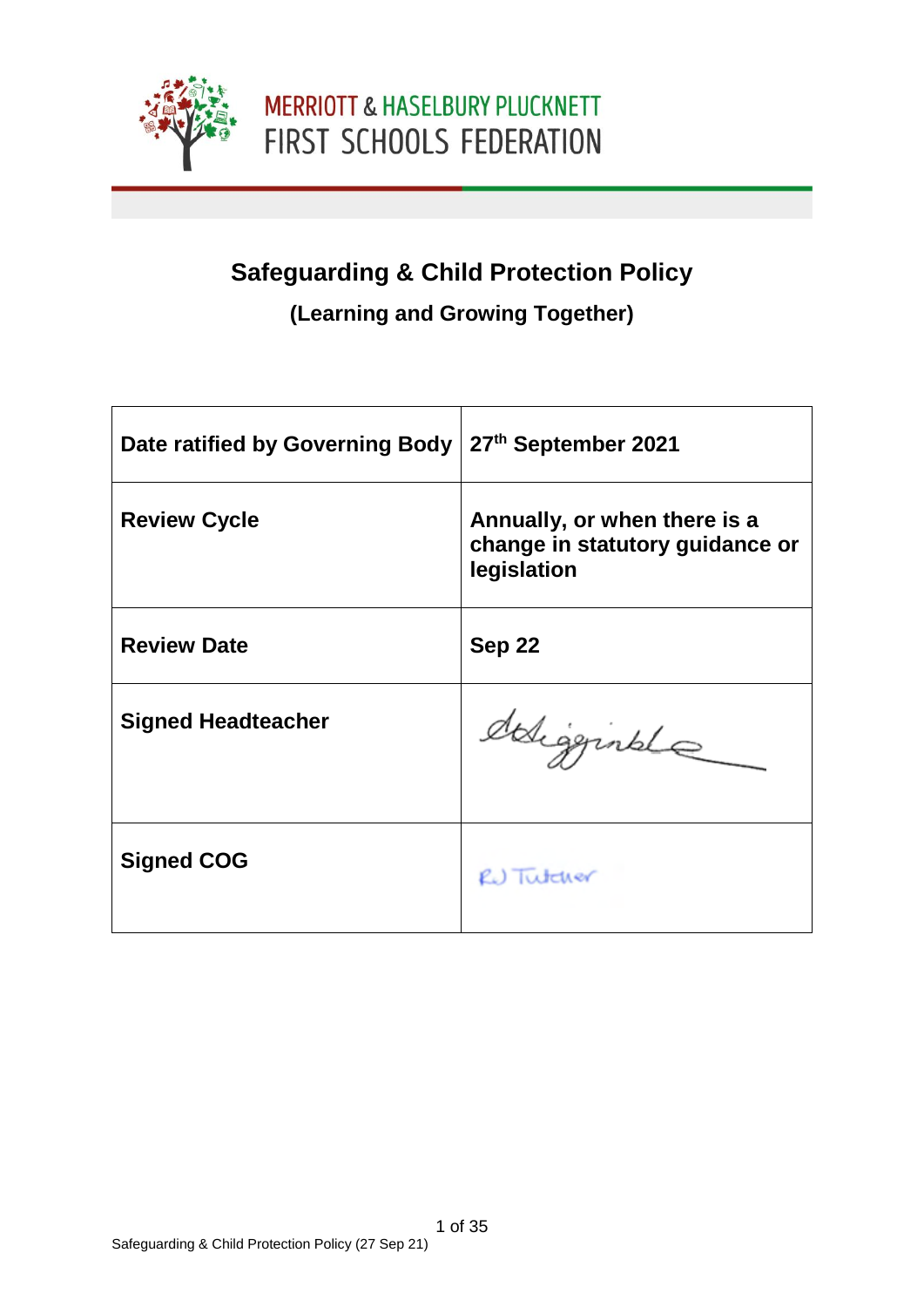

### <span id="page-1-0"></span>**Policy Contents**

| 14. Fixed-Term and Permanent Exclusions and Commissions Alternative Providers 15 |  |
|----------------------------------------------------------------------------------|--|
|                                                                                  |  |
|                                                                                  |  |
|                                                                                  |  |
|                                                                                  |  |
|                                                                                  |  |
|                                                                                  |  |
|                                                                                  |  |
|                                                                                  |  |
|                                                                                  |  |
|                                                                                  |  |
|                                                                                  |  |
|                                                                                  |  |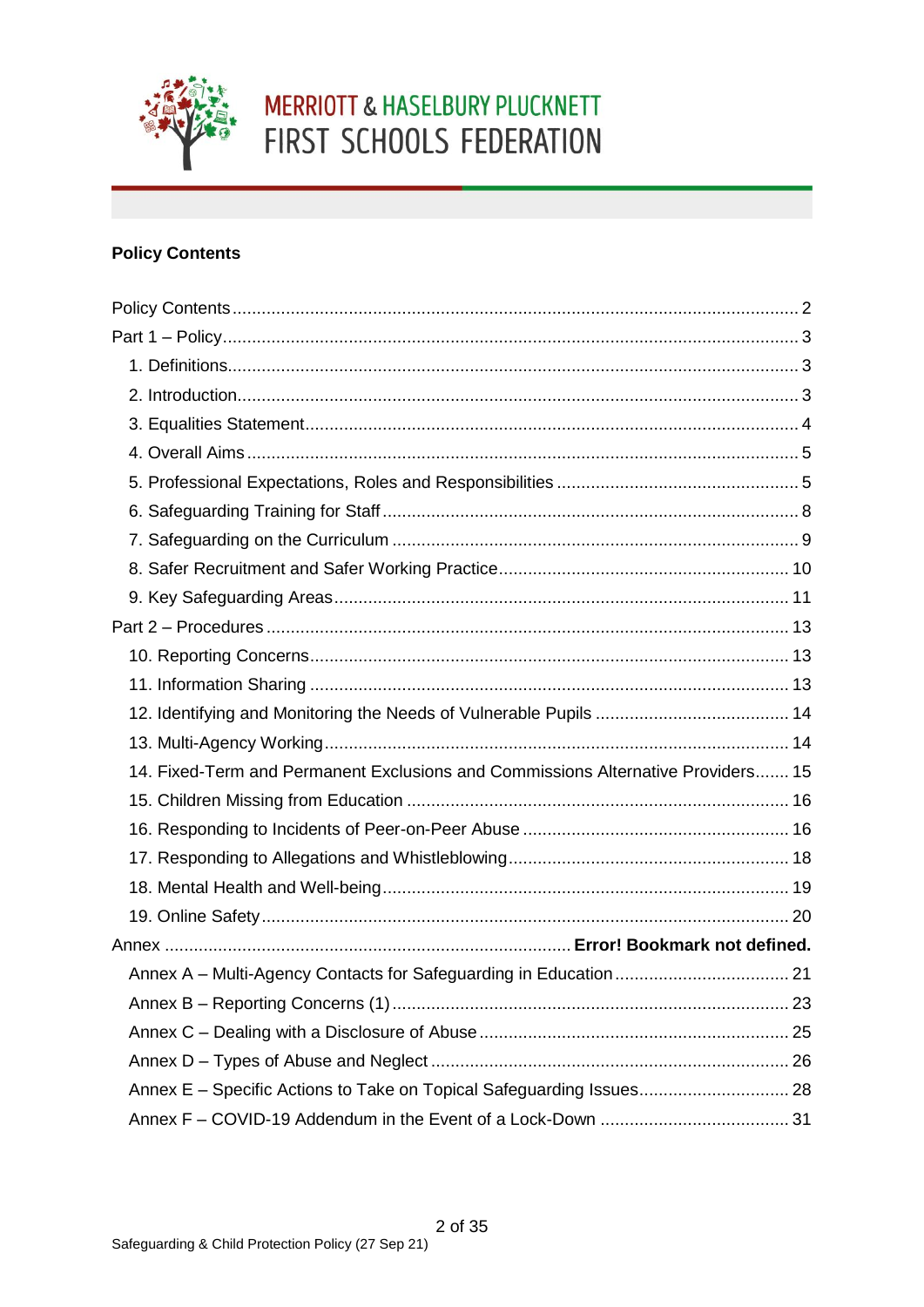

### **Part 1 – Policy**

### <span id="page-2-1"></span><span id="page-2-0"></span>**1. Definitions**

- a. Safeguarding is defined as:
	- i) Protecting children from maltreatment.
	- ii) Preventing impairment of children's mental and physical health or development.
	- iii) Ensuring that children grow up in circumstances consistent with the provision of safe and effective care.
	- iv) And taking action to enable all children to have the best outcomes.
- b. Child Protection is defined in Section 47 of the Children Act 1989 as when a child is suffering or is likely to suffer significant harm.
- c. Under statutory guidance and legislation action must be taken to safeguard and promote the child's welfare.

### 2. **Introduction**.

- <span id="page-2-2"></span>a. At Merriott and Haselbury Plucknett First Schools Federation:
	- i) Safeguarding and promoting the welfare of children is everyone's responsibility.
	- ii) Everyone who works with children, their families and carers, has a role to play.
	- iii) To fulfil this responsibility effectively, all professionals should make sure their approach is child centred. This means that they should always consider what is in the best interests of the child.
	- iv) We take an 'it can happen here' approach where safeguarding is concerned.
	- v) Everyone who works with children has a role to play in identifying concerns, sharing information and taking prompt action.
	- vi) Victims of harm should never be given the impression that they are creating a problem by reporting abuse, sexual violence, or sexual harassment. Nor should a victim ever be made to feel ashamed for making a report.
- b. Merriott and Haselbury Plucknett First Schools Federation is committed to safeguarding and promoting the welfare of children by:
	- i) The provision of a safe environment in which children and young people can learn.
	- ii) Acting on concerns about a child's welfare immediately.
	- iii) Fulfilling our legal responsibilities to identify children who may need early help or who are suffering, or are likely to suffer, significant harm.
- c. All action taken by Merriott and Haselbury Plucknett First Schools Federation will be in accordance with:
	- i) Current legislation (summarised in [Working Together to Safeguard](https://assets.publishing.service.gov.uk/government/uploads/system/uploads/attachment_data/file/722307/Working_Together_to_Safeguard_Children_Statutory_framework.pdf)  [Children\)](https://assets.publishing.service.gov.uk/government/uploads/system/uploads/attachment_data/file/722307/Working_Together_to_Safeguard_Children_Statutory_framework.pdf)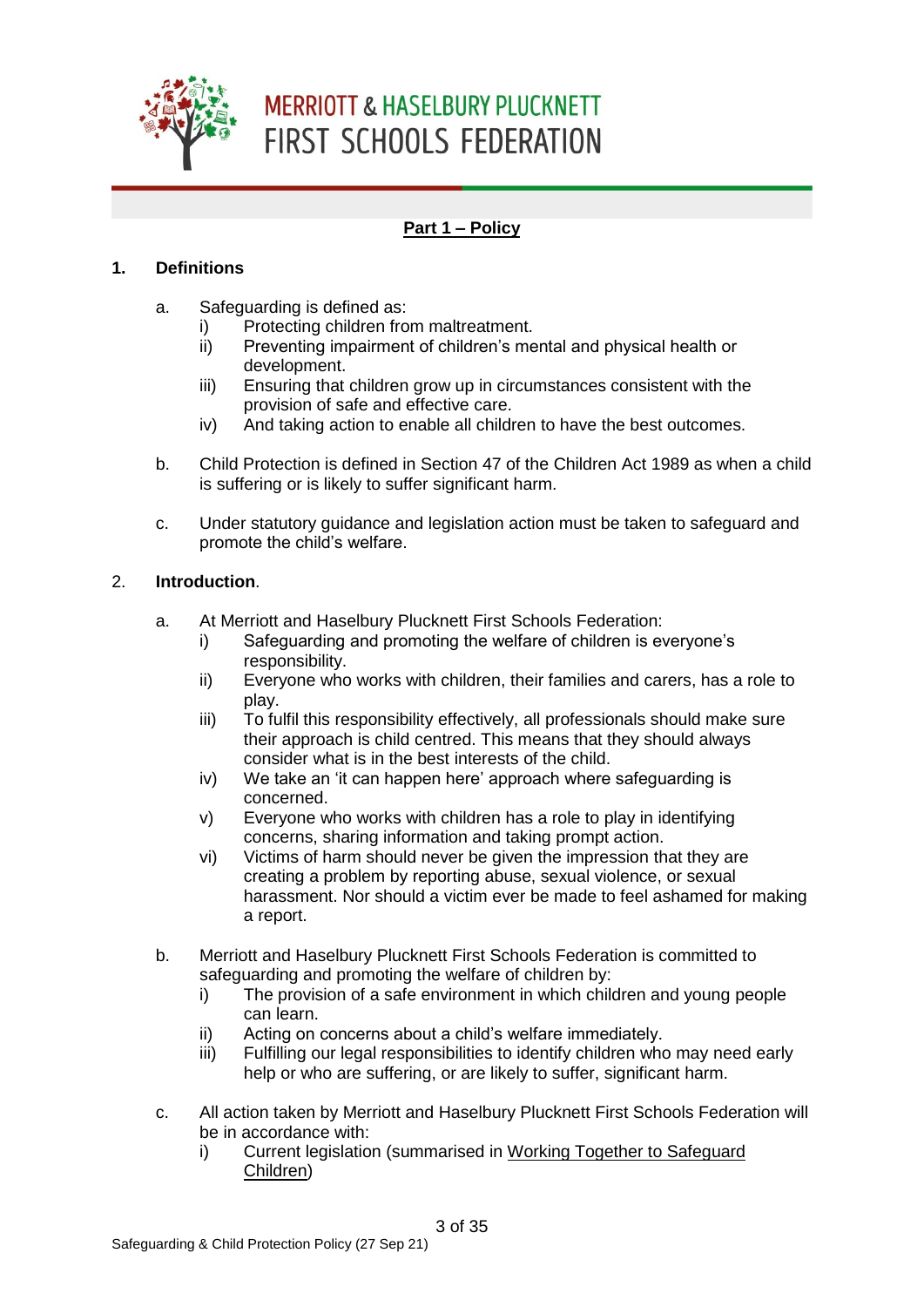

- ii) Statutory, national, and local guidance, including:
	- 1) Working Together to Safeguard Children (2018), which sets out the multi-agency working arrangements to safeguard and promote the welfare of children and young people and protect them from harm; in addition, it sets out the statutory roles and responsibilities of schools.
	- 2) Keeping Children Safe in Education (2021), which is statutory guidance issued by the Department for Education that all schools and colleges must have regard to when carrying out their duties to safequard and promote the welfare of children.
	- 3) Early Years Foundation Stage statutory framework (2021) is statutory guidance which sets standards that school and childcare providers must meet for the learning, development, and care of children from birth to 5.
	- 4) Guidance from the Somerset Safeguarding Children Partnership.
	- 5) Government guidance relating to COVID-19: The full collection is available on the [government website.](https://www.gov.uk/government/collections/guidance-for-schools-coronavirus-covid-19) Merriott and Haselbury Plucknett First Schools Federation has created an addendum to this document to reflect changes made during lockdown or in the event of a further lockdown. These are accessible via Appendix F
- d. This policy should be read in conjunction with the following policies:
	- i) Managing Allegations and Whistleblowing.
	- ii) Staff Code of Conduct.
	- iii) Behaviour.
	- iv) E-Safety.
	- v) Health and Safety

#### 3. **Equalities Statement**

- <span id="page-3-0"></span>a. With regards to safeguarding we will consider our duties under the [Equality Act](https://www.legislation.gov.uk/ukpga/2010/15/contents)  [2010](https://www.legislation.gov.uk/ukpga/2010/15/contents) and our general and specific duties under the [Public Sector Equality Duty.](https://www.gov.uk/government/publications/public-sector-equality-duty)
- b. General duties include:
	- i) Eliminate discrimination, harassment, victimisation, and other conduct that is prohibited by the Equality Act 2010.
	- ii) Advance equality of opportunity between people who share a protected characteristic and people who do not share it.
	- iii) Foster good relations across all protected characteristics between people who share a protected characteristic and people who do not share it.
- c. Details of our specific duties are published under Merriott and Haselbury Plucknett First Schools Federation's equality statement and measurable objectives. These are available on our website [https://merriottfirstschool.co.uk/wp-content/uploads/2020/11/Equality-](https://merriottfirstschool.co.uk/wp-content/uploads/2020/11/Equality-Information-and-Objectives-Policy-27-Apr-2020.pdf)[Information-and-Objectives-Policy-27-Apr-2020.pdf](https://merriottfirstschool.co.uk/wp-content/uploads/2020/11/Equality-Information-and-Objectives-Policy-27-Apr-2020.pdf)
- d. Merriott and Haselbury Plucknett First Schools Federation adheres to [Somerset's Children and Young People Plan 2019](https://www.somerset.gov.uk/how-the-council-works/children-and-young-peoples-plan/)-2022.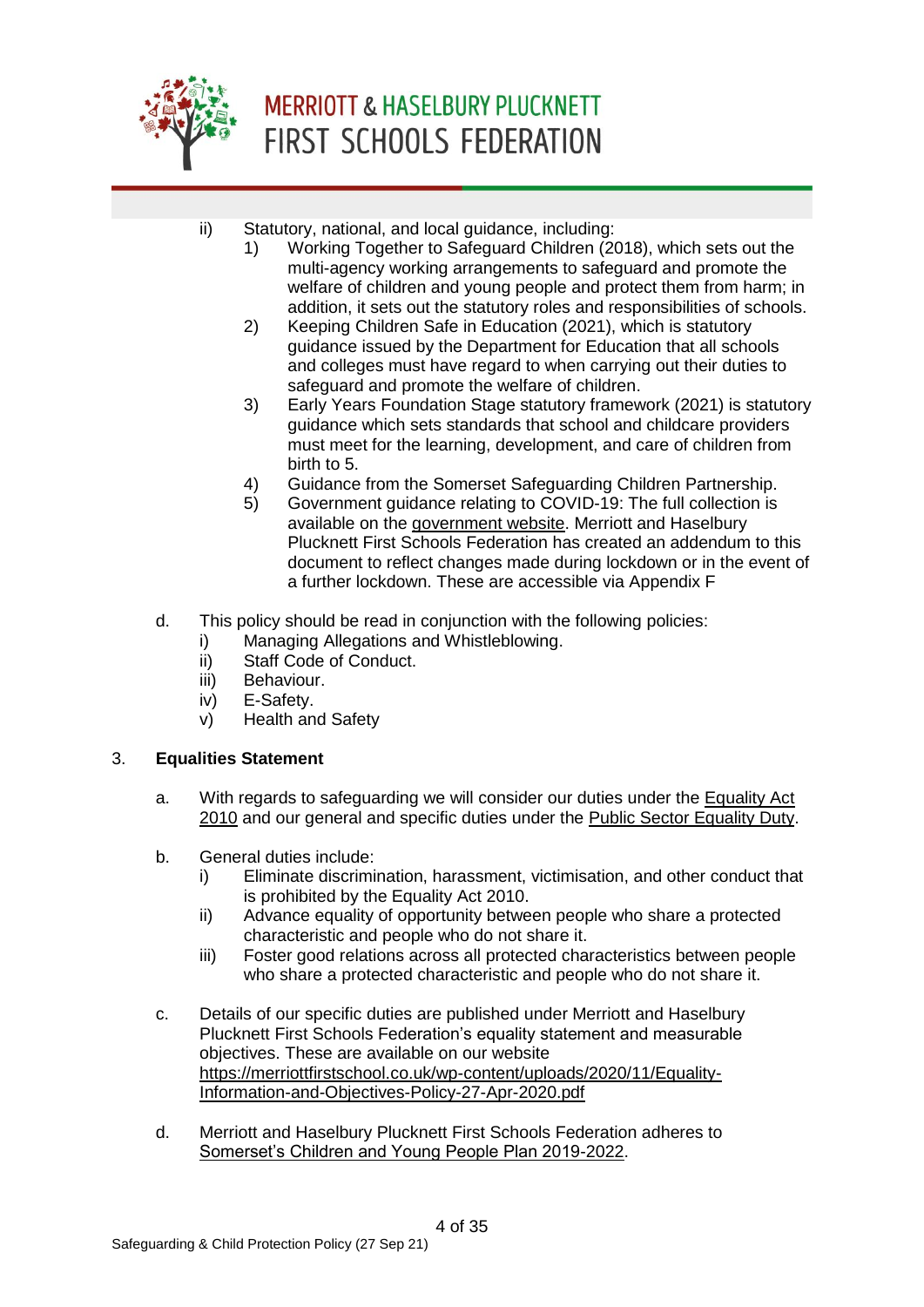

- e. Staff are aware of the additional barriers to recognising abuse and neglect in children with Special Educational Needs and Disabilities (SEND). This will be in line with our Special Educational Needs and Disability Policy [https://merriottfirstschool.co.uk/wp-content/uploads/2021/04/SEND-Policy-26-](https://merriottfirstschool.co.uk/wp-content/uploads/2021/04/SEND-Policy-26-Apr-21.pdf) [Apr-21.pdf](https://merriottfirstschool.co.uk/wp-content/uploads/2021/04/SEND-Policy-26-Apr-21.pdf)
- f. Merriott and Haselbury Plucknett First Schools Federation also adheres to the principals of and promotes anti-oppressive practice in line of the [United Nations](https://www.unicef.org.uk/what-we-do/un-convention-child-rights/#:~:text=The%20United%20Nations%20Convention%20on%20the%20Rights%20of,in%20history.%20What%20makes%20the%20UNCRC%20so%20special%3F)  [Convention of the Rights of the Child](https://www.unicef.org.uk/what-we-do/un-convention-child-rights/#:~:text=The%20United%20Nations%20Convention%20on%20the%20Rights%20of,in%20history.%20What%20makes%20the%20UNCRC%20so%20special%3F) and the [Human Rights Act 1998.](https://www.legislation.gov.uk/ukpga/1998/42?timeline=false)

<span id="page-4-0"></span>4. **Overall Aims** This policy will contribute to the safeguarding of children at Merriott and Haselbury Plucknett First Schools Federation by:

- a. Clarifying safeguarding expectations for members of the education setting's community, staff, governing body, pupils, and their families.
- b. Contributing to the establishment of a safe, resilient, and robust safeguarding culture in the setting built on shared values; and that our pupils are treated with respect and dignity, taught to treat each other and staff with respect, feel safe, have a voice and are listened to.
- c. Supporting contextual safeguarding practice recognising that the setting's site can be a location where harm can occur.
- d. Setting expectations for developing knowledge and skills within the setting's community (staff, pupils, parents/carers) to the signs and indicators of safeguarding issues and how to respond to them.
- e. Early identification of need for vulnerable pupils and provision of proportionate interventions to promote their welfare and safety.
- f. Working in partnership with pupils, parents, and other agencies in the Local Safeguarding Partnership including Early Help.

#### <span id="page-4-1"></span>5. **Professional Expectations, Roles and Responsibilities**

- a. Merriott and Haselbury Plucknett First Schools Federation is named as a relevant agency in the Somerset Safeguarding Children Partnership. This policy sets out its statutory duty to co-operate, follow and comply with published arrangements as set out by the Somerset Safeguarding Children Partnership's professional expectations, roles, and responsibilities.
- b. Roles and Responsibilities of All Staff:
	- i) All staff will read and understand Part 1 of statutory guidance Keeping Children Safe in Education (2021). Those working directly with children will also read Annex B. Staff that do not work directly with children will be asked to read Annex A instead.
	- ii) All staff will be aware of the systems in place which support safeguarding including reading this Safeguarding/Child Protection Policy; the Behaviour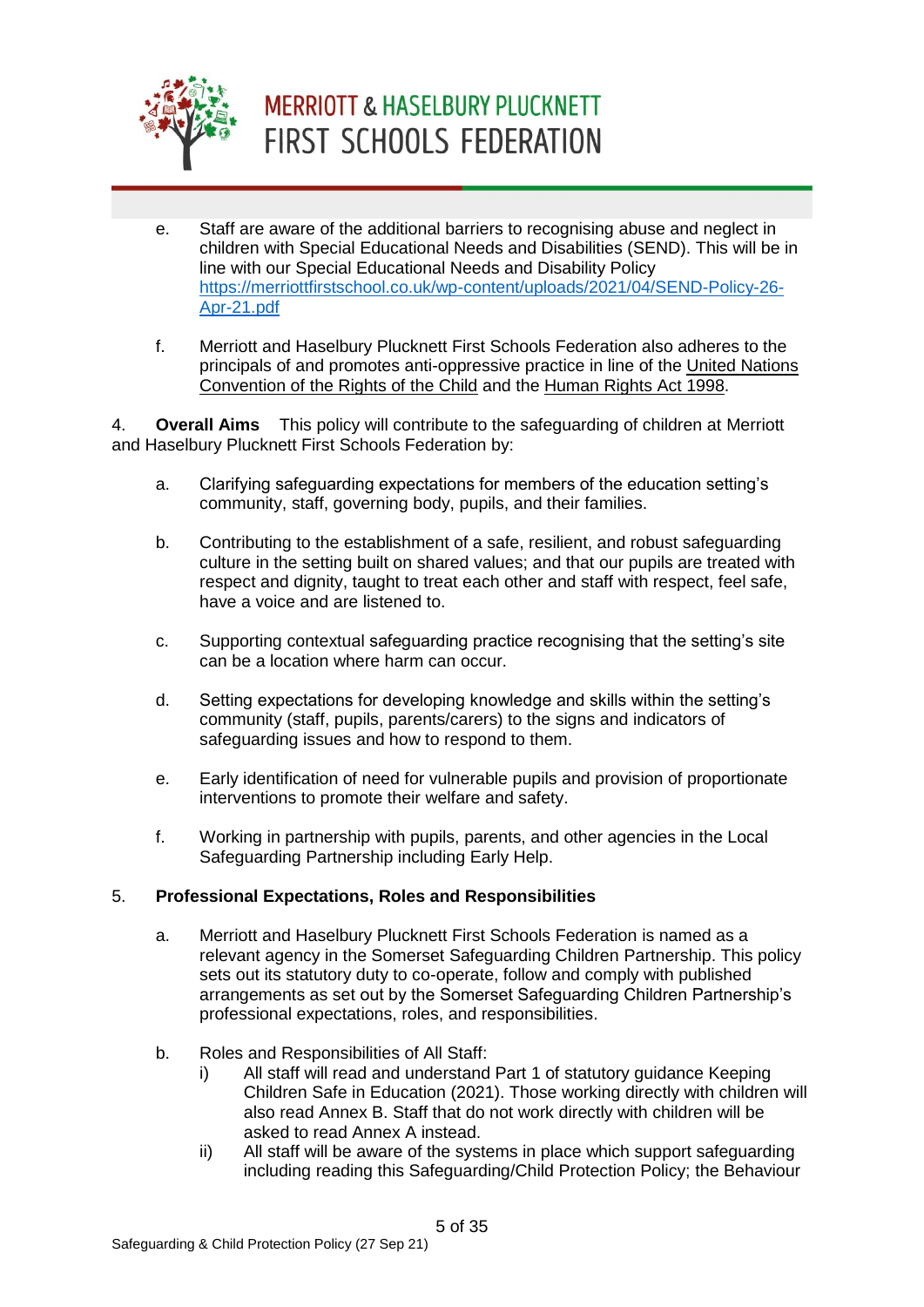

Policy; the Staff Behaviour Policy (code of conduct); safeguarding response to children who go missing from education; and the role of the Designated Safeguarding Lead (DSL).

- iii) All staff will know how to contact the DSL and any deputies, the Chair of Governors, and the named Governor responsible for safeguarding.
- iv) All staff will be able to identify vulnerable pupils and take action to keep them safe. Information or concerns about pupils will be shared with the DSL where it includes those:
	- 1) who may need a social worker and may be experiencing abuse or neglect.
	- 2) requiring mental health support.
	- 3) may benefit from early help.
	- 4) where there is a radicalisation concern.
	- 5) where a crime may have been committed.
	- 6) Be clear as to the setting's policy and procedures about peer-on-peer abuse, children missing education and those requiring mental health support, and the impact of technology in relation to online safety.
	- 7) Be involved where appropriate, in the implementation of individual plans to further safeguard vulnerable pupils and understand their academic progress and attainment and maintain a culture of high aspirations for this cohort.
	- 8) Record concerns appropriately and in a timely manner by using the setting's safeguarding systems.
- v) All staff will be aware of the need to raise to the senior leadership team any concerns they have about safeguarding practices within the school.
- c. Role of the Designated Safeguarding Lead. Details of our DSL and Deputy DSL are available on the Merriott or Haselbury Plucknett First Schools website, our newsletters and on notice boards around the school. Duties are further outlined in Keeping Children Safe in Education (2021, Annex C).
	- i) The DSL is member of the school's Senior Leadership Team and has lead responsibility for safeguarding and child protection within the setting.
	- ii) The DSL works with the headteacher, and relevant strategic leads, taking lead responsibility for promoting educational outcomes by knowing the welfare, safeguarding and child protection issues that pupils in need are experiencing or have experienced, and identifying the impact that these issues might be having on pupil's attendance, engagement and achievement at school or college.
	- iii) Activities include the management of work undertaken by any Deputy DSLs.
	- iv) Manages early identification of vulnerability of pupils and their families from staff through cause for concerns or notifications. This will ensure detailed, accurate, secure written records of concerns and referrals.
	- v) Manages referrals to local safeguarding partners where pupils with additional needs have been identified. These can include those:
		- 1) who need a social worker and may be experiencing abuse or neglect.
		- 2) requiring mental health support.
		- 3) who may benefit from early help.
		- 4) where there is a radicalisation concern.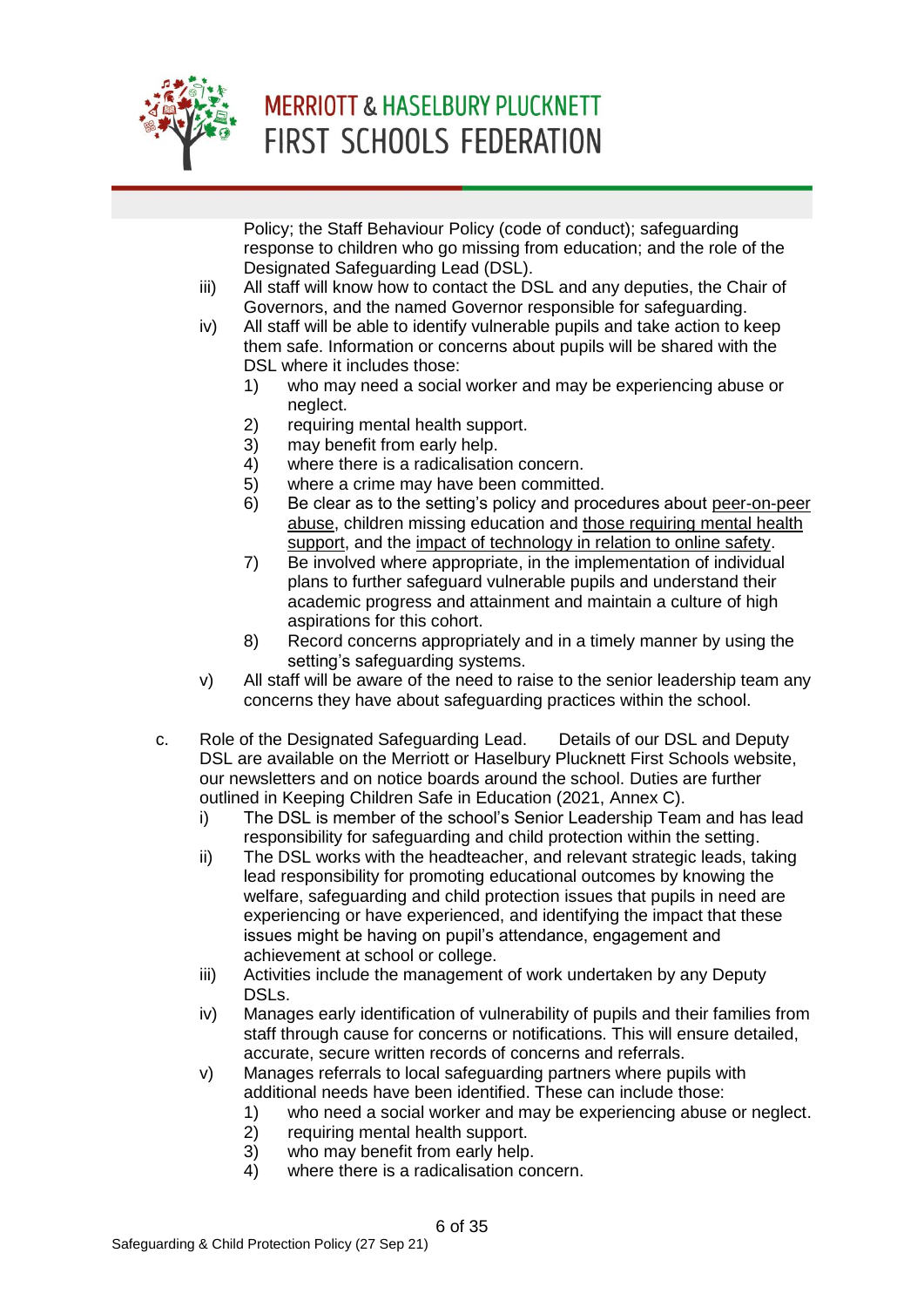

- 5) where a crime may have been committed.
- d. The DSL will also:
	- i) Be a key point of contact for outside agencies about safeguarding.
	- ii) Support and advise other staff in making referrals to other agencies.
	- iii) When required, liaise with the case manager and the Local Authority Designated Officer (LADO) in relation to child protection cases which concern a staff member.
	- iv) Coordinate safeguarding training and raise awareness and understanding to the school community around policies and practice in relation to safeguarding.
	- v) Help promote educational outcomes by sharing information about vulnerable pupils with relevant staff. This includes ensuring that staff:
		- 1) know who these children are.
		- 2) understand their academic progress and attainment and maintain a culture of high aspirations for this cohort.
		- 3) Are supported to identify the challenges that children in this group might face.
		- 4) Provide additional academic support or make reasonable adjustments to help children who have or have had a social worker to reach their potential.
		- 5) Ensure the successful transfer of the Safeguarding / Child Protection File when a pupil moves on to a new setting within 5 days for in year transfer or the first 5 days of the start of a new term.
		- 6) Ensure appropriate safeguarding cover and availability during term time / any out of hours / out of term activities managed by the school.
- e. Role of the Governing Body. There is a senior board level lead who takes responsibility for the setting's safeguarding responsibility to ensure that safeguarding and child protection practice, process, and policy (including online safety) is effective and is compliant with legislation, statutory guidance, and Local Safeguarding Partnership arrangements.
- f. Duties are further outlined in Keeping Children Safe in Education (2021, Part 2).
	- i) The appointed Safeguarding Governor will liaise with the Head Teacher and the DSL to produce an annual report for governors and complete the S. 175 (annual safeguarding) audit for the Somerset Education Safeguarding Service.
	- ii) Ensure that the school remedies any deficiencies or weaknesses brought to its attention without delay.
	- iii) Ensure that this document is updated annually (or when there are significant updates).
	- iv) Ensure that the DSL is an appropriate senior member of setting's senior leadership team and ensure that they have adequate time, funding, training, resources, and support to carry out their role effectively.
	- v) Ensure that the training and learning for the school community is robust and effective.
	- vi) Ensure that pupils are taught about safeguarding on the curriculum including online safety in compliance with statutory guidance [Relationships](https://www.gov.uk/government/publications/relationships-education-relationships-and-sex-education-rse-and-health-education)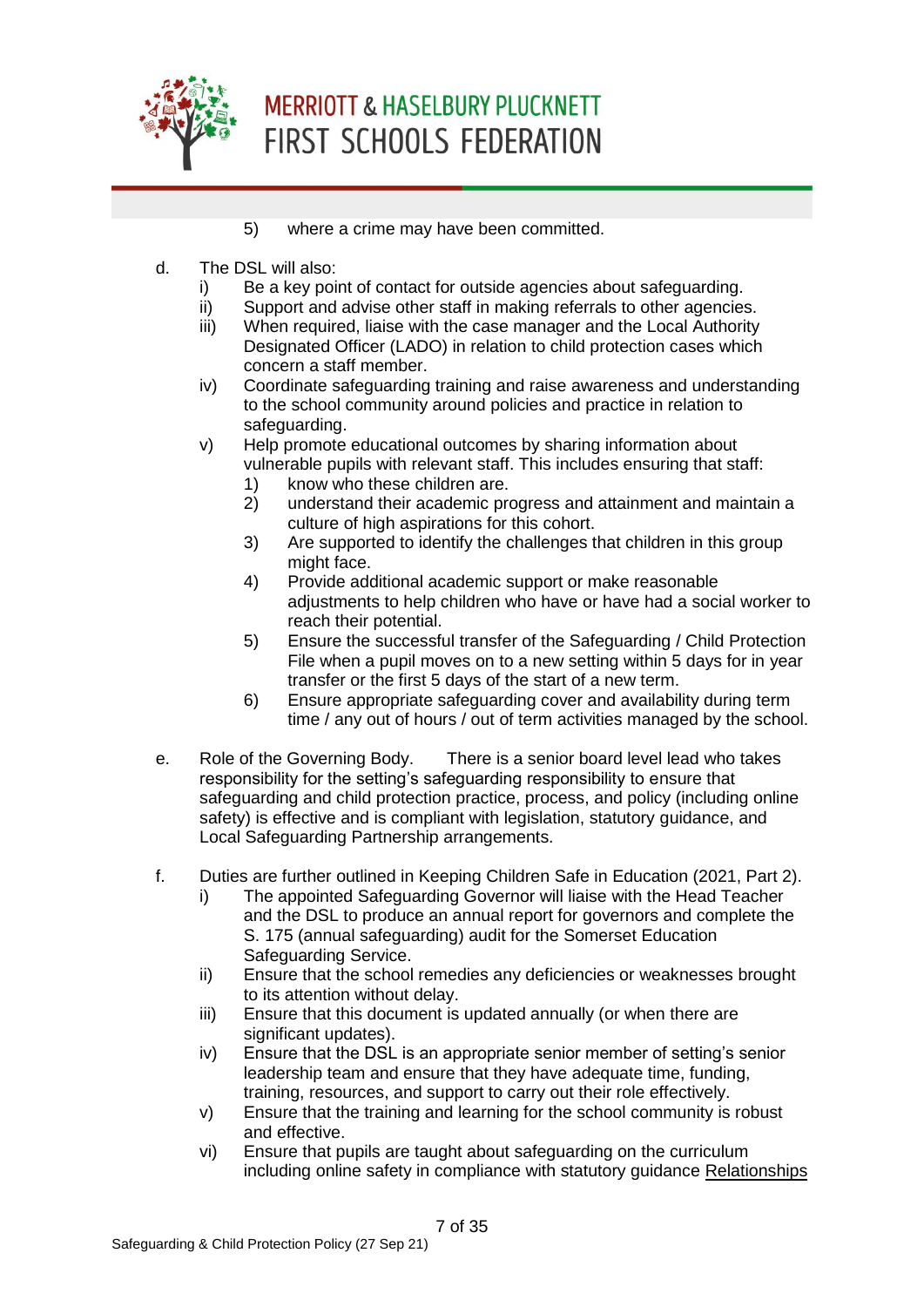

[and Sex Education \(RSE\) and Health Education](https://www.gov.uk/government/publications/relationships-education-relationships-and-sex-education-rse-and-health-education) and [Early Years](https://www.gov.uk/government/publications/early-years-foundation-stage-framework--2)  [Foundation Stage \(EYFS\) Statutory Framework](https://www.gov.uk/government/publications/early-years-foundation-stage-framework--2)

- vii) To ensure that teachers, including supply teachers, other staff, volunteers, and contractors have appropriate checks carried out in line with statutory guidance Keeping Children Safe in Education (2021, Part 3).
- viii) Ensure that there are procedures in place to manage safeguarding concerns or allegations against teachers, including supply teachers, other staff, volunteers, and contractors who may not be suitable to work with or pose a risk to pupils, this includes having a process to manage low level concerns.
- ix) Ensure that systems are in place for pupils to effectively share a concern about a safeguarding issue they are experiencing, express their views and give feedback.
- x) Ensure that the setting has systems in place to prevent, identify and respond to Peer-on-peer abuse (including sexual abuse and sexual harassment) and mental health concerns, and review the effectiveness of the setting's online safety practices.
- xi) Appoint a designated teacher to promote the educational achievement for children in care and other care arrangements.

### <span id="page-7-0"></span>6. **Training for Staff**

- a. Safeguarding Training for All Staff;
	- i) Governing bodies and proprietors will ensure that all staff members undergo safeguarding and child protection (including online safety) training at induction.
	- ii) Will receive appropriate safeguarding and child protection (including online safety) refresher training at least on annually (via formal training, email ebulletins and staff meetings).
	- iii) All staff must complete FGM awareness training and will understand their legal duty under the Mandatory Reporting Duty.
	- iv) All staff must complete PREVENT awareness training. This is to ensure that they can comply with the legal expectations under the PREVENT duty.
- b. Staff training includes clear reference to internal whistleblowing policy and guidance for escalating concerns.
- c. Training for Designated Safeguarding Leads and Deputies.
- d. In addition to the all-staff training outlined above, the Designated Safeguarding Lead and deputies will undergo formal training provided by the Somerset Safeguarding Children's Partnership (SSCP) to provide them with the knowledge and skills (including online safety) training required to carry out the role. The training will be updated every two years.
- e. Deputies will be trained to the same level as the DSL.
- f. The DSL and any deputies will liaise with the SSCP and Somerset Education Safeguarding Service to ensure that their knowledge and skills are updated via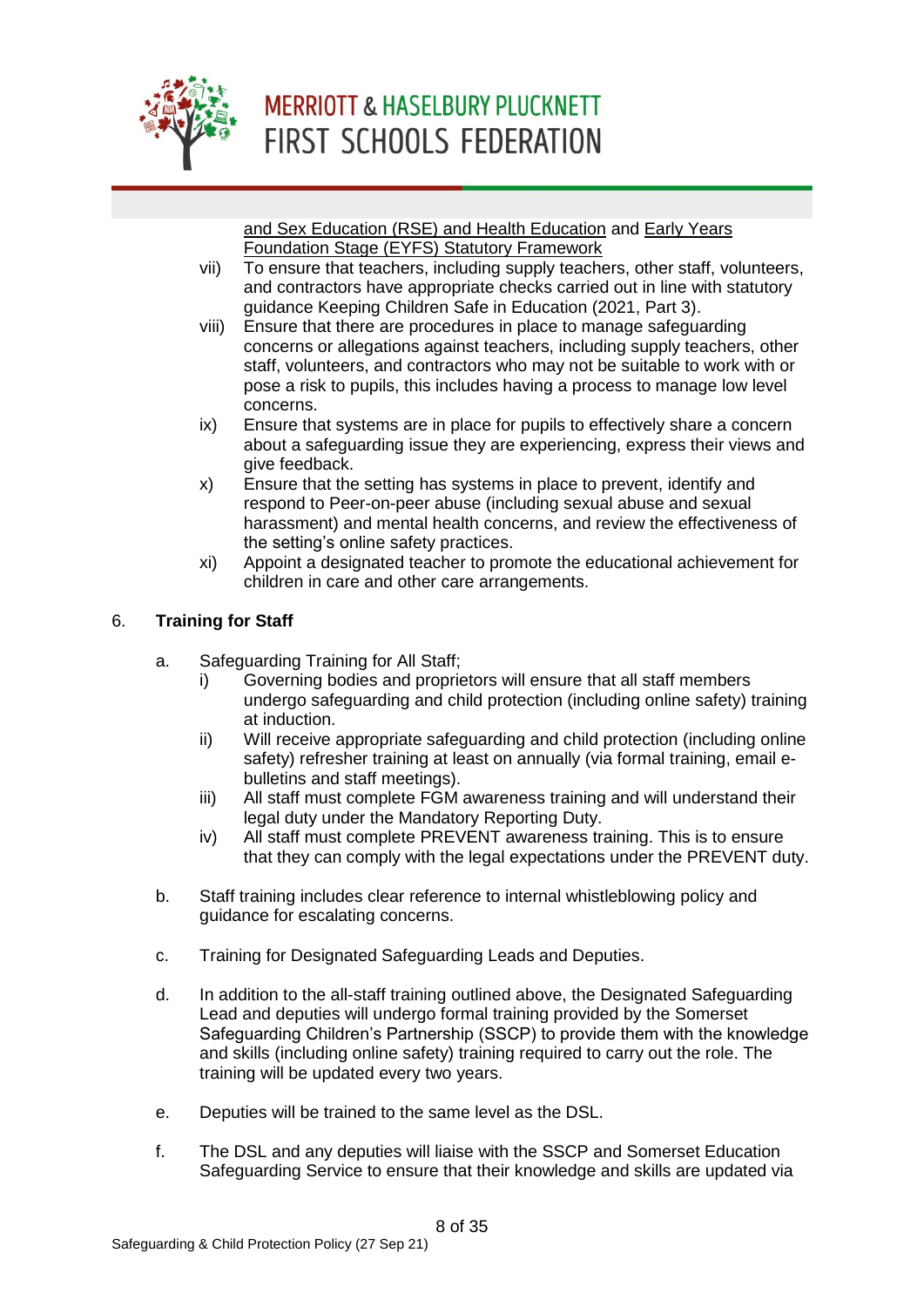

e-bulletins, attend DSL network meetings, and take time to read and digest safeguarding bulletins.

- g. Other Training Considerations;
	- i) The governing body will ensure that at least one person on any appointment panel will have undertaken safer recruitment training, in line School Staffing (England) Regulations 2009.
	- ii) Members of the senior leadership team will make themselves aware of and understand their role within the local safeguarding arrangements. This will ensure that those who have responsibility for the management of behaviour, inclusion, Special Educational Needs, attendance, and exclusions will carry out their duties with a safeguarding consideration.
	- iii) The Designated Teacher for Children in Care will undergo appropriate training to fulfil their role to promote the educational achievement of registered pupils who are in care.
	- iv) The mental health lead has access to appropriate training.
	- v) Training around safeguarding topics in Annex B (including online safety) will be integrated, aligned, and considered as part of a whole school safeguarding approach.
	- vi) Appropriate colleagues have received appropriate training in relation to use of reasonable force and positive handling.

### 7. **Safeguarding on the Curriculum**

- <span id="page-8-0"></span>a. Merriott and Haselbury Plucknett First Schools Federation is committed to ensuring that pupils are taught about safeguarding, including online safety. We recognise that personalised or contextualised approach for more vulnerable pupils, victims of abuse and some SEND children might be needed. This is part of a broad and balanced curriculum.
- b. This includes:
	- i) Working within statutory guidance in respect to Relationships and Sex [Education \(RSE\) and Health Education;](https://www.gov.uk/government/publications/relationships-education-relationships-and-sex-education-rse-and-health-education) and [Early Years Foundation Stage](https://www.gov.uk/government/publications/early-years-foundation-stage-framework--2)  [\(EYFS\) Statutory Framework](https://www.gov.uk/government/publications/early-years-foundation-stage-framework--2)
	- ii) Personal, Social, Health and Economic (PSHE) education, to explore key areas such as self-esteem, emotional literacy, assertiveness, power, building resilience to radicalisation, e-safety and bullying.
	- iii) Appropriate filters and monitoring systems are in place to ensure that 'overblocking' does not lead to unreasonable restrictions as to what pupils can be taught about online teaching and safeguarding.
	- iv) The curriculum will be shaped to respond to safeguarding incident patterns in the setting identified by the Designated Safeguarding Lead and safeguarding team (e.g., to respond to an increase in bullying incidents).
	- v) Providing engagement opportunities with parents and carers to consult on key aspects of the curriculum.
	- vi) Pupils can inform the curriculum via discussions with the school council.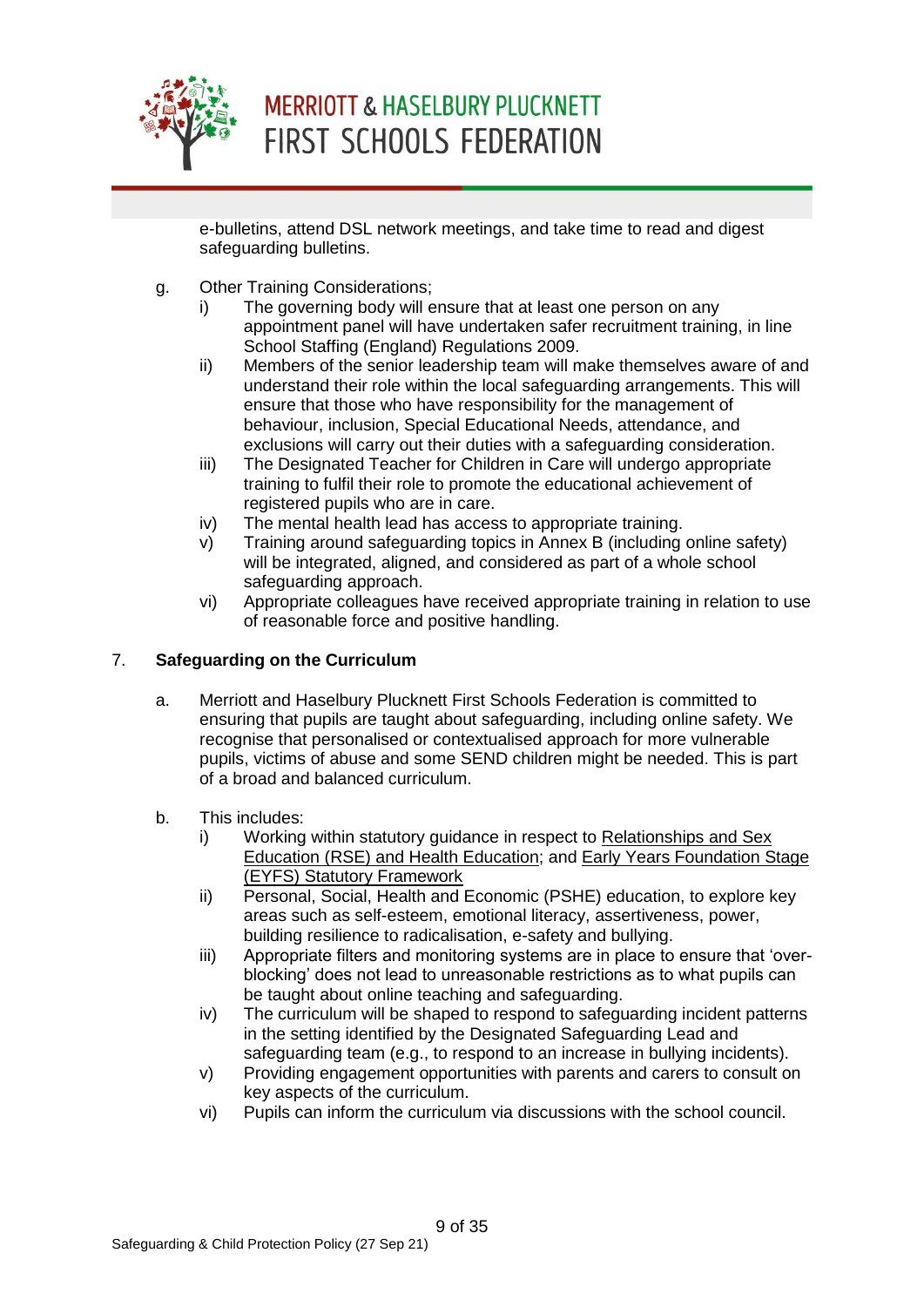

### <span id="page-9-0"></span>8. **Safer Recruitment and Safer Working Practice**

- a. Safer Recruitment. Merriott and Haselbury Plucknett First Schools Federation pays full regard to the required safer recruitment practices detailed in Keeping Children Safe in Education (2021; Part 3), which include:
	- i) Scrutinising applicants, verifying identity and academic or vocational qualifications, obtaining professional and character references, checking previous employment history, and ensuring that a candidate has the health and physical capacity for the job. References are always obtained, scrutinised and concerns resolved satisfactorily before appointment is confirmed.
	- ii) Undertaking appropriate checks through the Disclosure and Barring Service (DBS), the barred list checks and prohibition checks (and overseas checks if appropriate), dependent on the role and duties performed, including regulated and non-regulated activity.
	- iii) All recruitment materials to include reference to Merriott and Haselbury Plucknett First Schools Federation's commitment to safeguarding and promoting the well-being of pupils.
- b. Use of Reasonable Force
	- i) Reasonable force refers to the physical contact to restrain and control children using no more force than is needed. The use of reasonable force is down to the professional judgement of the staff member concerned and will be determined by individual circumstances and the vulnerability of any child with Special Educational Needs or Disability (SEND) will be considered.
	- ii) The use of reasonable force will be minimised through positive and proactive behaviour support and de-escalation and will follow government guidance outlined below:
		- 1) [Use of Reasonable Force in Schools \(2013\)](https://www.gov.uk/government/publications/use-of-reasonable-force-in-schools)
		- 2) [Reducing the need for restraint and restrictive intervention \(2019\)](https://www.gov.uk/government/publications/reducing-the-need-for-restraint-and-restrictive-intervention)
	- iii) There is robust recording of any incident where positive handling or restraint has been used. Further review of the incident is carried out to reflect on how the incident could be avoided, this will involve the child and their family.
	- iv) The process around how the setting manages concerns where a professional may pose a risk to pupils and our response to low level concerns can be accessed in Allegations of Abuse Against Professionals section of this policy.
- c. Whistleblowing Procedures
	- i) Staff are aware of the following whistleblowing channels for situations where they feel unable to raise an issue with the senior leadership team or feel that their genuine concerns are not being addressed.
	- ii) General guidance and advice on whistleblowing: <https://www.gov.uk/whistleblowing>
	- iii) The **NSPCC** whistleblowing helpline is available for staff who do not feel able to raise concerns regarding child protection failures internally. Staff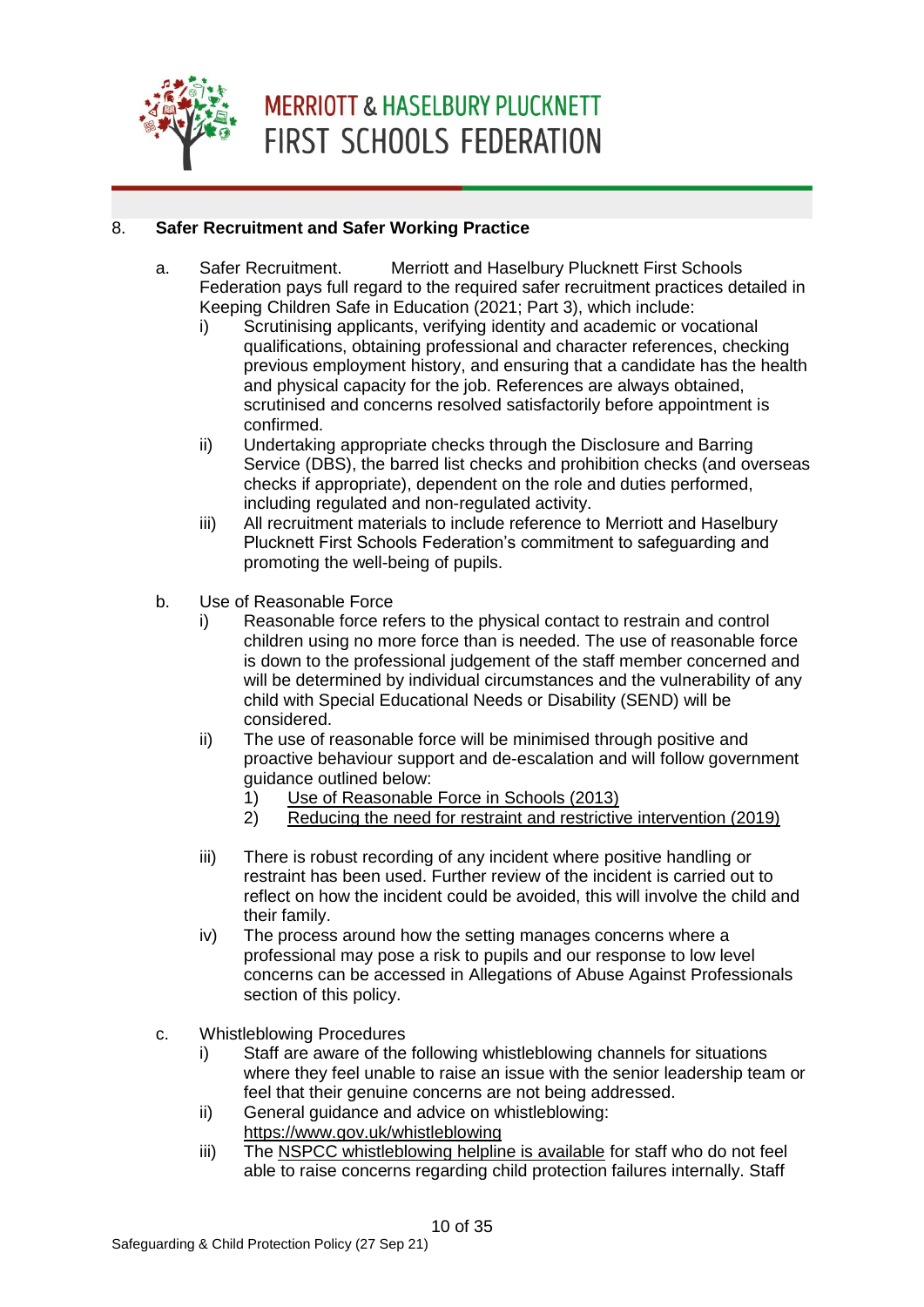

can also call 0800 028 0285 or email [help@nspcc.org.uk.](mailto:help@nspcc.org.uk) Phone lines are open 8am to 8pm Monday to Friday.

iv) The above channels are accessible to all staff (in the staff handbook, code of conduct and staff notice boards).

### <span id="page-10-0"></span>9. **Key Safeguarding Areas**

- a. Below are some themes that can impact on children and families:
	- i) Children in the court system.
	- ii) Children affected by parental offending / imprisonment.
	- iii) Children missing from education (including persistent absence).
	- iv) Child Exploitation (including both Child Sexual Exploitation and Child Criminal Exploitation and county lines, modern day slavery and trafficking).
	- v) Cybercrime.
	- vi) Domestic Abuse.
	- vii) Homelessness.
	- viii) So-called Honour based Abuse (including Female Genital Mutilation and Forced Marriage).
	- ix) Online Safety.
	- x) Mental health.
	- xi) Peer-on-peer abuse:
		- 1) Bullying (including cyberbullying, prejudice-based and discriminatory bullying).
		- 2) Abuse in intimate personal relationships between peers.
		- 3) Physical abuse such as hitting, kicking, shaking, biting, hair pulling, or otherwise causing physical harm (this may include an online element which facilitates, threatens and/or encourages physical abuse).
		- 4) Sexual violence, such as rape, assault by penetration and sexual assault; (this may include an online element which facilitates, threatens and/or encourages sexual violence).
		- 5) Sexual harassment, such as sexual comments, remarks, jokes and online sexual harassment, which may be standalone or part of a broader pattern of abuse.
		- 6) Causing someone to engage in sexual activity without consent, such as forcing someone to strip, touch themselves sexually, or to engage in sexual activity with a third party.
		- 7) Consensual and non-consensual sharing of nudes and semi-nude images and or videos (also known as sexting or youth produced sexual imagery).
		- 8) Upskirting, which typically involves taking a picture under a person's clothing without their permission, with the intention of viewing their genitals or buttocks to obtain sexual gratification, or cause the victim humiliation, distress, or alarm.
		- 9) Initiation / hazing type violence and rituals (this could include activities involving harassment, abuse or humiliation used as a way of initiating a person into a group and may also include an online element).
	- xii) Preventing Radicalisation (The Prevent Duty).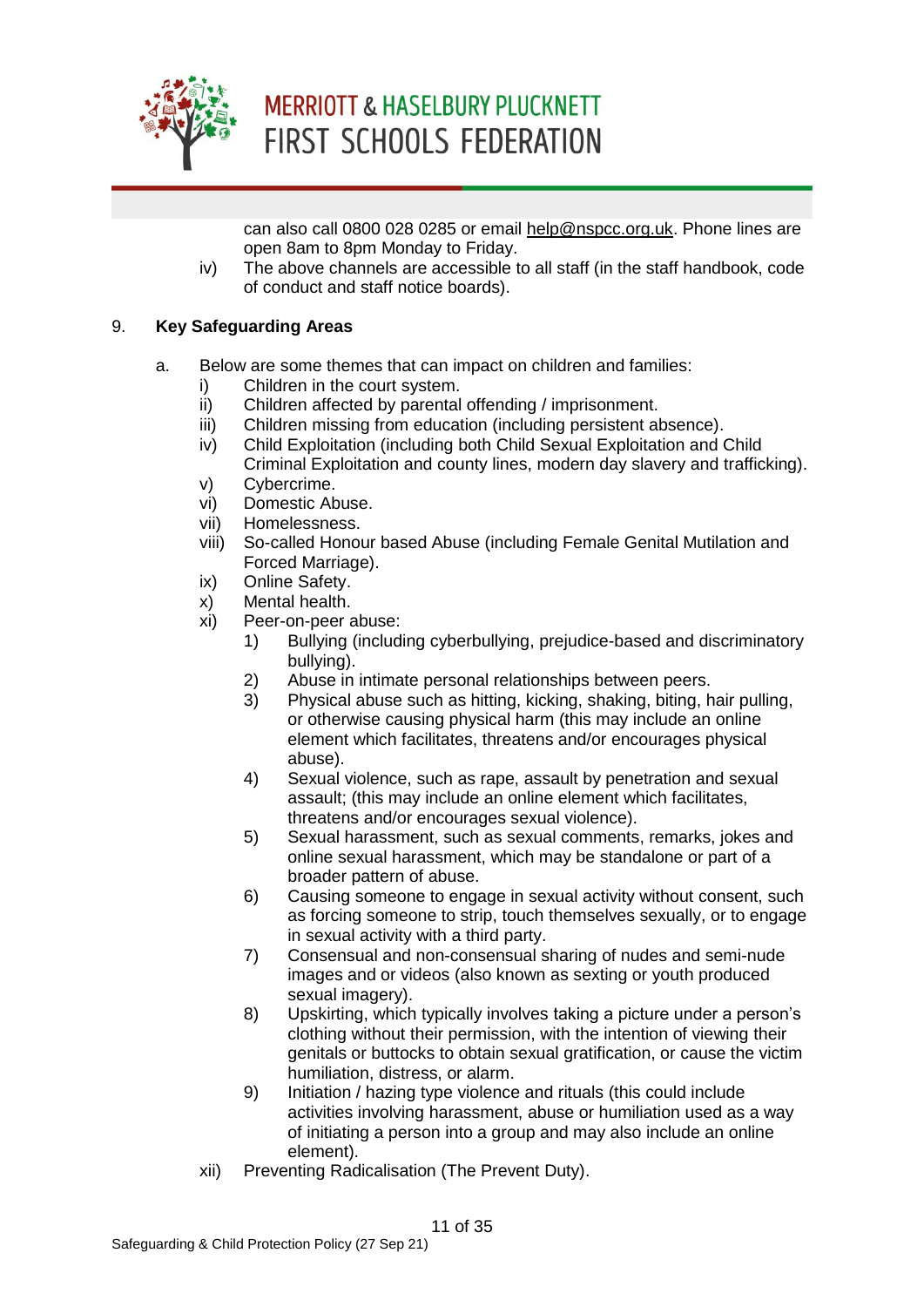

- xiii) Serious Youth Violence.
- xiv) Substance Misuse.<br>xv) Private Fostering.
- Private Fostering.
- xvi) Young Carers
- b. Additional information about key safeguarding areas can also be found in Keeping Children Safe in Education (2021, Annex B) and on the [NSPCC website](https://www.nspcc.org.uk/what-is-child-abuse/types-of-abuse/)  - [Types of Abuse.](https://www.nspcc.org.uk/what-is-child-abuse/types-of-abuse/)
- c. Local safeguarding resources are also available via the Somerset Safeguarding Children Partnership website.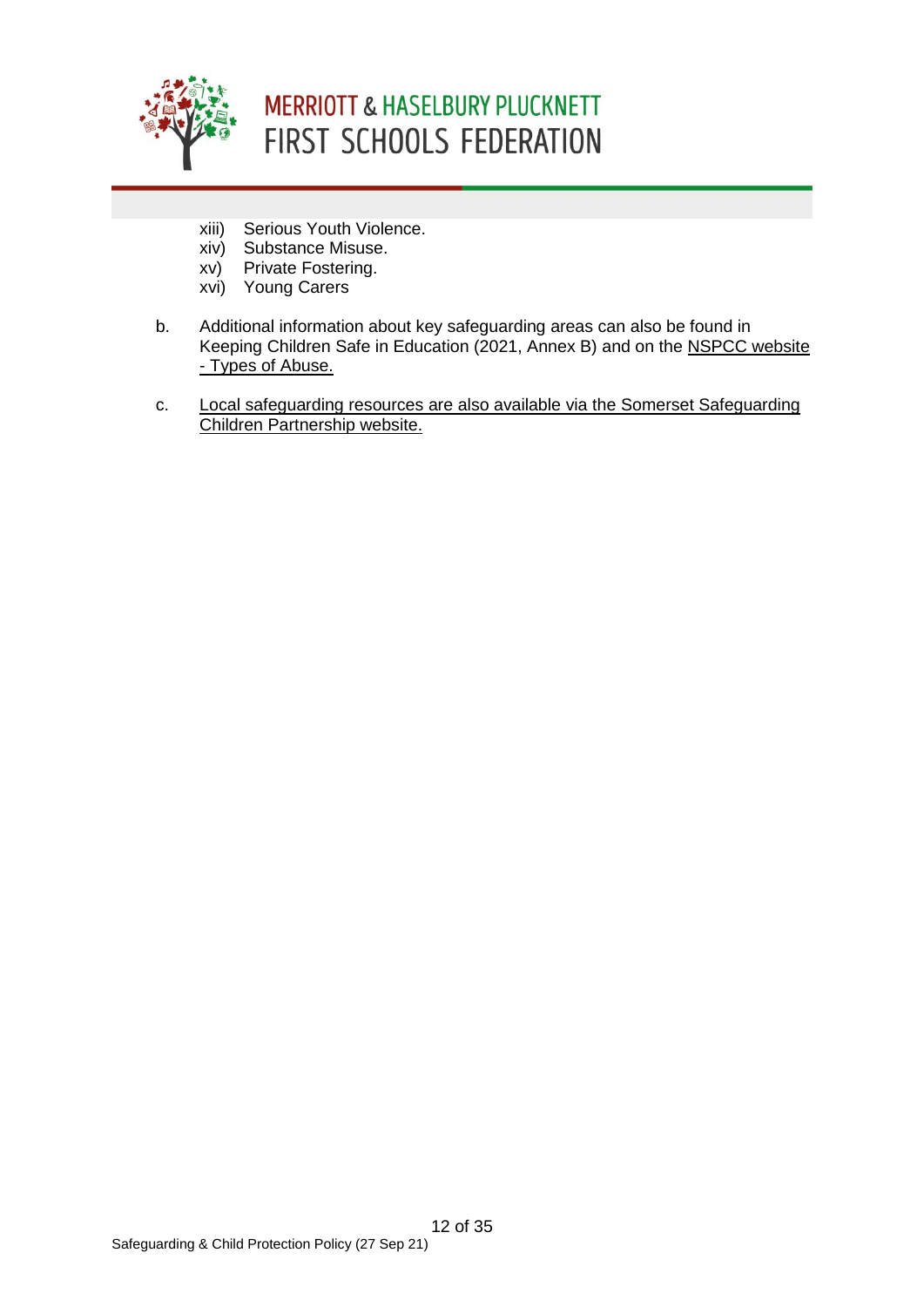

### **Part 2 – Procedures**

#### <span id="page-12-1"></span><span id="page-12-0"></span>10. **Reporting Concerns**

- a. All staff are clear about recording and reporting concerns to the DSL/DSL deputies in a timely way. In the case a pupil is in immediate danger, staff should phone the police.
- b. All staff are aware of and follow the procedures to respond to a concern about a child detailed in Appendix B. This includes responses to peer-on-peer abuse and pupils who present with a mental health need.
- c. At Merriott and Haselbury Plucknett First Schools Federation pupils can raise their concerns via speaking with any member of staff and they will be treated seriously.

### 11. **Information Sharing**

- <span id="page-12-2"></span>a. Merriott and Haselbury Plucknett First Schools Federation is committed to have due regard to relevant data protection principles which allow for sharing and withholding personal information as provided for in the Data protection Act 2018 and UK General Data Protection Regulations. This includes how to store and share information for safeguarding purposes, including information which is sensitive and personal and should be treated as 'special category personal data'.
- b. Staff at the setting are aware that:
	- i) 'Safeguarding' and 'individuals at risk' is a processing condition that allows practitioners to share special category personal data.
	- ii) Practitioners will seek consent to share data where possible in line with [Information Sharing for Safeguarding Practitioners 2018.](https://assets.publishing.service.gov.uk/government/uploads/system/uploads/attachment_data/file/721581/Information_sharing_advice_practitioners_safeguarding_services.pdf)
- c. There may be times when it is necessary to share information without consent such as:
	- i) To gain consent would place the child at risk.
	- ii) by doing so will compromise a criminal investigation.
	- iii) It cannot be reasonably expected that a practitioner gains consent.
	- iv) or, if by sharing information it will enhance the safeguarding of a child in a timely manner, but it is not possible to gain consent.
- d. There are also times when Merriott and Haselbury Plucknett First Schools Federation will not provide pupil's personal data where the serious harm test under legislation is met, (by sharing the information the child may be at further risk). When in doubt Merriott and Haselbury Plucknett First Schools Federation will seek legal advice.
- e. **The Data Protection Act 2018 and UK GDPR do not prevent the sharing of information for the purposes of keeping children safe. Fears about sharing information must not be allowed to stand in the way of the need to safeguard and promote the welfare and protect the safety of children.**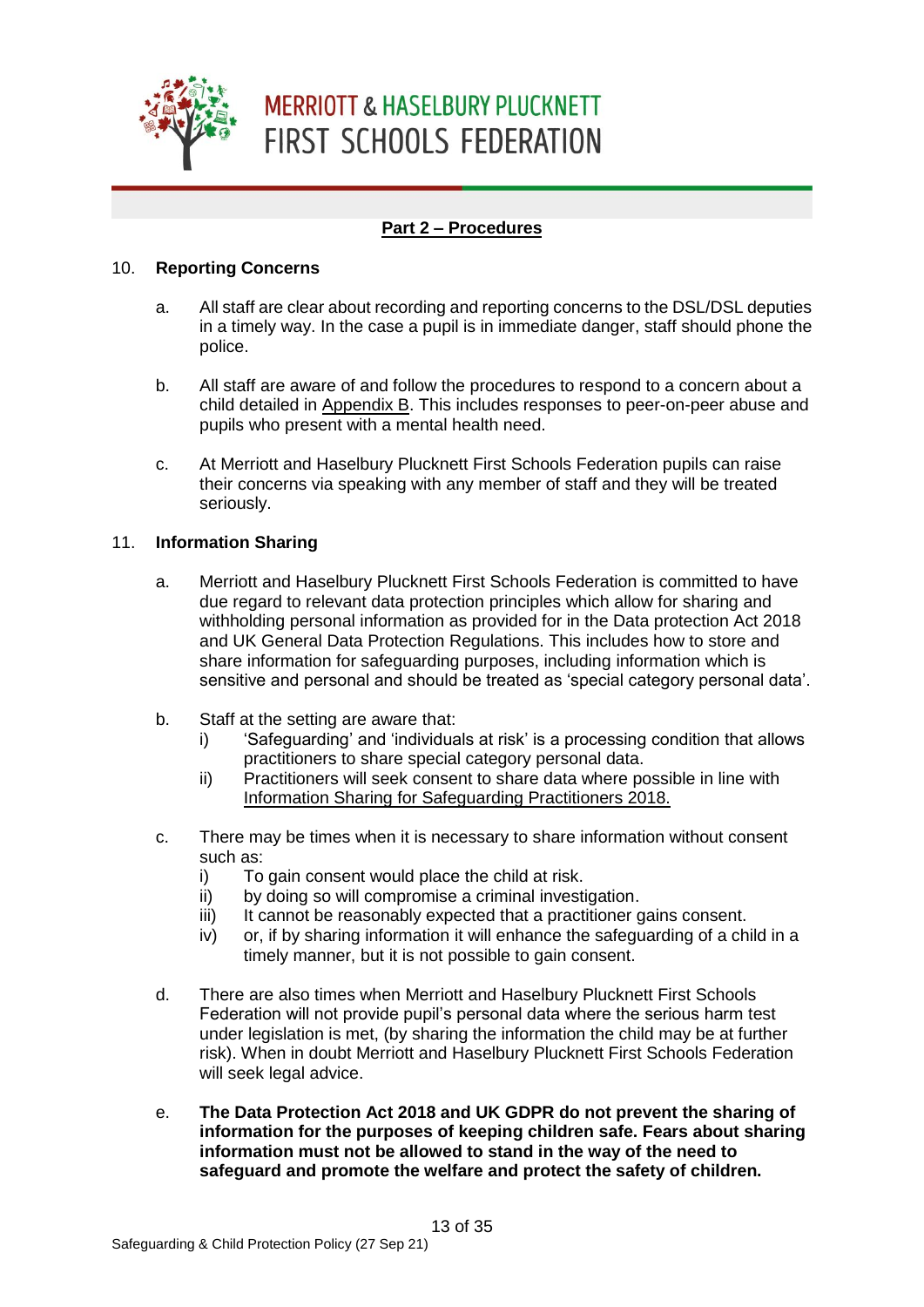

### <span id="page-13-0"></span>12. **Identifying and Monitoring the Needs of Vulnerable Pupils**

- a. The DSL and Deputy DSL will regularly review and monitor those students who have been identified as vulnerable. This can include reviewing attendance data, behaviour data, attainment data and safeguarding records.
- b. This is to ensure that:
	- i) Proportionate and early interventions can be taken to promote the safety and welfare of the child and prevent escalation of harm.
	- ii) Information about vulnerable pupils is shared with teachers and school and college leadership staff to promote educational outcomes.
	- iii) Pupils who currently have, or have had, a social worker will have their academic progress and attainment reviewed and additional academic support will be provided to help them reach their full potential.
	- iv) Reasonable adjustments are made in relation to school-based interventions – for example responding to behaviour.

#### <span id="page-13-1"></span>13. **Multi-Agency Working**

- a. Merriott and Haselbury Plucknett First Schools Federation will work together with appropriate agencies to safeguard and promote the welfare of children including identifying and responding to their needs. This is in compliance with statutory guidance [Working Together to Safeguard Children 2018.](https://assets.publishing.service.gov.uk/government/uploads/system/uploads/attachment_data/file/779401/Working_Together_to_Safeguard-Children.pdf)
- b. Occasions that warrant a statutory assessment under the Children Act 1989:
	- i) If the child is in need under Section 17 of the Children Act 1989 (including when a child is a young carer and or subject to a private fostering arrangement).
	- ii) Or if the child needs protection under Section 47 of the Children Act 1989 where they are experiencing significant harm, or likely to experience significant harm.
- c. Referrals in these cases should be made by the DSL (or Deputy DSLs) to Children's Social Care in the Local Authority in which that child resides.
- d. Where the child already has a social worker, the request for service should go immediately to the social worker involved or, in their absence, to their team manager. If the child is a child in care, notification should also be made to Somerset's Virtual School.
- e. Merriott and Haselbury Plucknett First Schools Federation will co-operate with any statutory safeguarding assessments conducted by children's social care: this includes ensuring representation at appropriate inter-agency meetings such as integrated support plan meetings initial and review child protection conferences and core group meetings.
- f. Additional Considerations: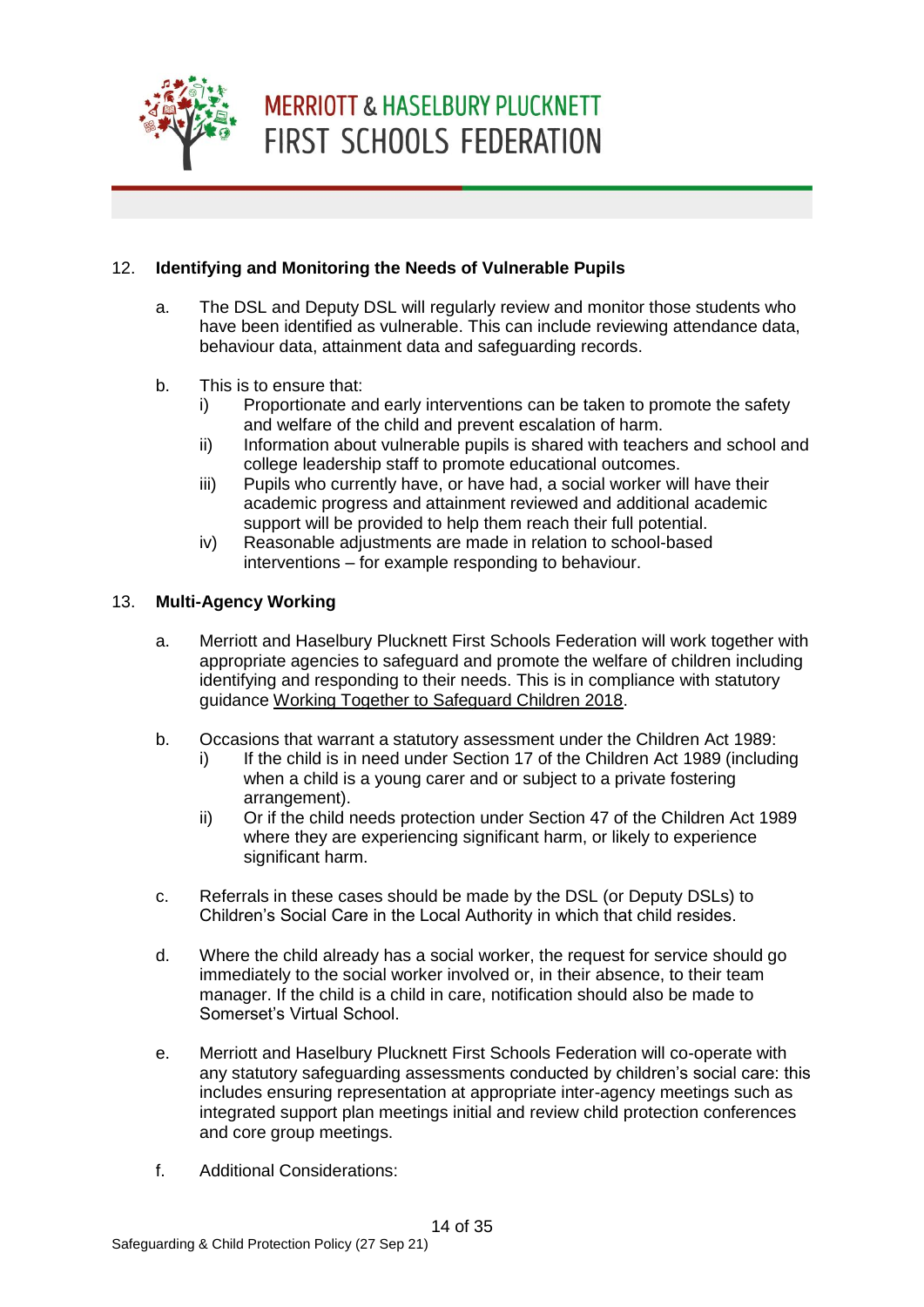

- i) Where a pupil and / or their family is subject to an inter-agency child protection plan or a multi-agency risk assessment conference (MARAC) meeting, the setting will contribute to the preparation, implementation, and review of the plan as appropriate.
- ii) In situations where a child in care may be put on to part time timetable, the school will consult with relevant agencies and the virtual school.
- g. If a crime has been suspected or committed that involved the bringing of an offensive weapon on to the school site, the setting will liaise with the Police who will consider a proportionate response.
- h. If there is a risk of harm, the police should be called via 999. For other concerns of criminality, the [NSPCC's guidance When to Call the Police](https://www.npcc.police.uk/documents/Children%20and%20Young%20people/When%20to%20call%20the%20police%20guidance%20for%20schools%20and%20colleges.pdf) may be helpful or contact can be made with the local policing team by calling 101.
- i. In the rare event that a child death occurs, or a child is seriously harmed, Merriott and Haselbury Plucknett First Schools Federation will notify the Somerset Safeguarding Children's Partnership as soon as possible to ensure the appropriate action is taken.

#### <span id="page-14-0"></span>14. **Fixed-Term and Permanent Exclusions and Commissions Alternative Providers**

- a. This section should be read in conjunction with the Behaviour for Learning Policy.
- b. When the fixed-term or permanent exclusion of a pupil is being considered and where additional vulnerabilities are identified it is important that the pupil's welfare is a paramount consideration.
- c. The Headteacher will consider their legal duty of care when sending a pupil home as the result of an exclusion.
- d. Merriott and Haselbury Plucknett First Schools Federation will exercise its legal duties in relation its use of such interventions. These include:
	- i) Consideration of whether a statutory assessment should be considered in line with the [Children Act 1989](https://www.legislation.gov.uk/ukpga/1989/41/contents)
	- ii) Decisions being made in an anti-discriminatory manner in line with the [Equality Act 2010](https://www.legislation.gov.uk/ukpga/2010/15/contents) and the [SEND Code of Practice](https://www.gov.uk/government/publications/send-code-of-practice-0-to-25)
	- iii) Consideration of the pupil's rights under the [Human Rights Act 1998.](https://www.legislation.gov.uk/ukpga/1998/42/contents)
	- iv) Interventions being consistent with statutory guidance [School suspensions](https://www.gov.uk/government/publications/school-exclusion)  [and permanent exclusions](https://www.gov.uk/government/publications/school-exclusion)
- e. Actions to Take:
	- i) An assessment of need should be undertaken with multi-agency partners with a view to mitigate any identified risk of harm, in line with Identifying and Monitoring the Needs of Vulnerable Pupils.
	- ii) If the child is subject to a child protection plan or where there is an existing child protection file, we will call a multi-agency risk-assessment meeting prior to making the decision to exclude.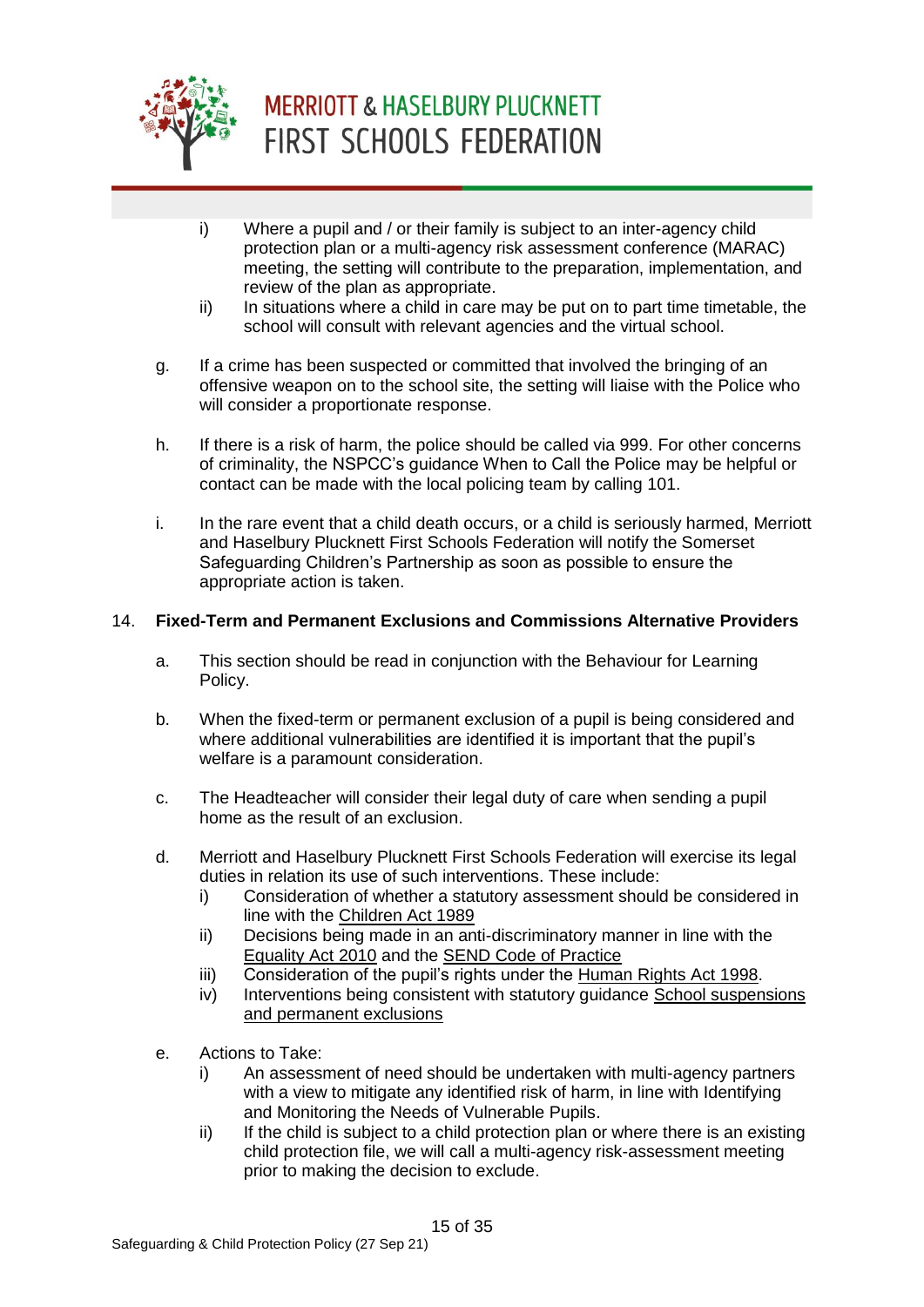

- iii) In the event of a one-off serious incident resulting in an immediate decision to exclude, the risk assessment must be completed prior to convening a meeting of the governing body
- f. Commissioning Alternative Provision:
	- i) In the event where Merriott and Haselbury Plucknett First Schools Federation commissions an Alternative Provision we will ensure clear agreement of roles and responsibilities to maintain safeguarding arrangements for pupils who are not taught on site.
	- ii) Merriott and Haselbury Plucknett First Schools Federation will continue to be responsible for the safeguarding of that pupil and will make necessary checks on the provider to meet the needs of the pupil. Written confirmation from the Alternative provider will be obtained of the checks on staff that we would otherwise perform for our own staff.

### <span id="page-15-0"></span>15. **Children Missing from Education**

- a. This section should read in conjunction with the Attendance Policy.
- b. A pupil missing from education is a potential indicator of abuse or neglect, or maybe an indicator of need for Early Help support. Staff should follow procedures for unauthorised absence and for dealing with children that go missing from education, particularly on repeat occasions. These should be discussed with the DSL.
- c. Merriott and Haselbury Plucknett First Schools Federation will follow the guidance detailed in [Children Missing Education \(2016\)](https://www.gov.uk/government/publications/children-missing-education) and Somerset Education Safeguarding Policy for Children Missing Education.
- d. This will include notifying the local authority in which the child lives:
	- i) of any pupil who fails to attend school regularly.
	- ii) of any pupil who has been absent without the school's permission for a continuous period of 10 school days or more.
- e. Elective Home Education. Merriott and Haselbury Plucknett First Schools Federation will notify the Local Authority of whenever a parent or carer chooses to withdraw their child from school to be educated at home. Any concerns about the suitability of home education will be shared with the Education Safeguarding Service. If there are significant safeguarding concerns, appropriate action will be taken to ensure the right support is put in place to keep the child safe.

#### <span id="page-15-1"></span>16. **Responding to Incidents of Peer-on-Peer Abuse**

a. All staff should recognise that children can abuse their peers, including online abuse. It is important that incidents of abuse and harm are treated in line with the Safeguarding Policy and in conjunction with the Behaviour Policy.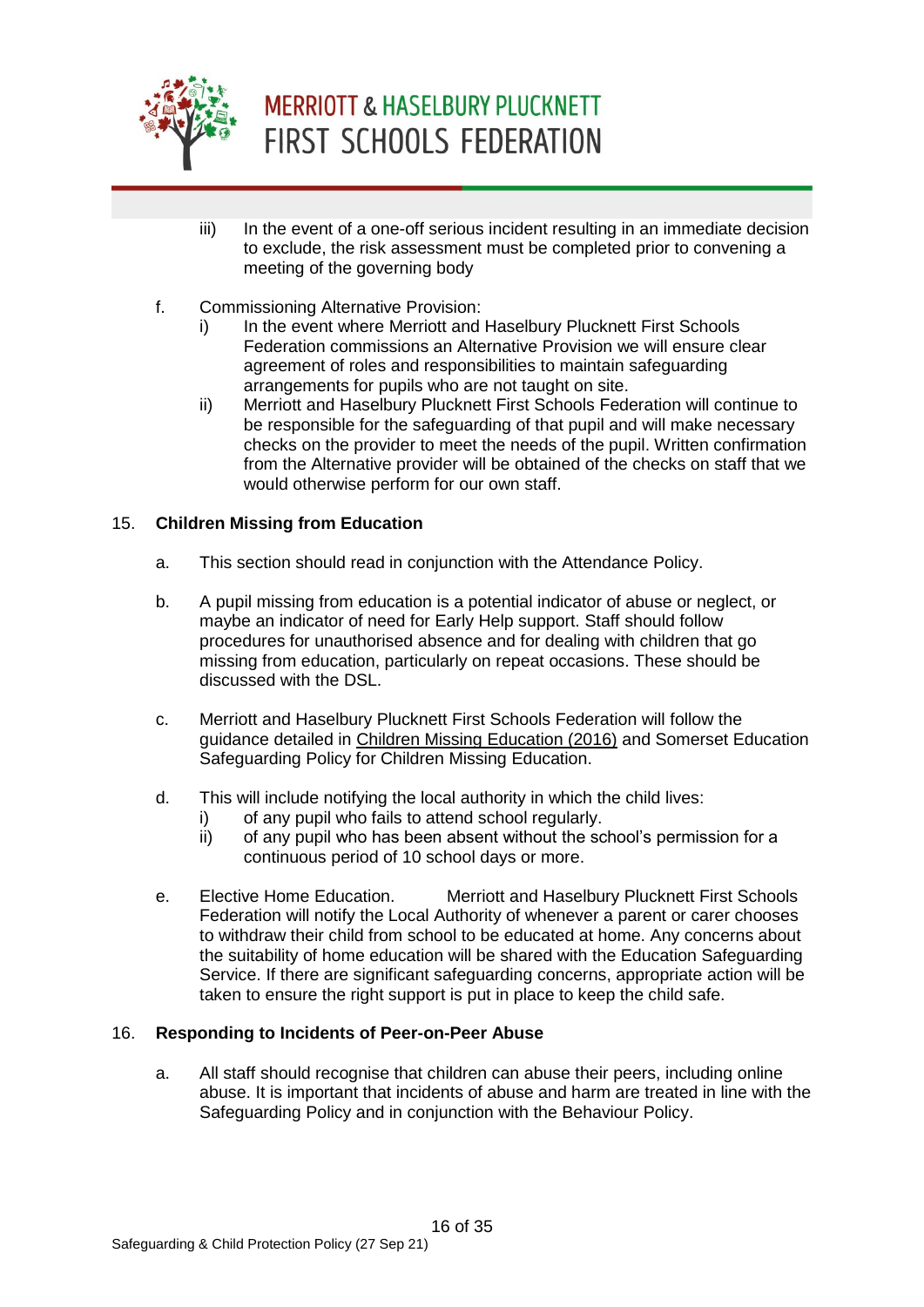

- b. Concerns regarding the welfare of pupils and any subsequent support process will be recorded and kept securely on their safeguarding file.
- c. Examples of peer-on-peer abuse can be found in the Key Safeguarding Areas section of this policy. Peer-on-peer abuse can happen in any environment and is not restricted to school settings.
- d. At Merriott and Haselbury Plucknett First Schools Federation:
	- i) We have a zero-tolerance approach to all types of abuse. Incidents are taken seriously. These will never be tolerated or passed off as 'banter', 'just having a laugh' or 'part of growing up'.
	- ii) Banter and teasing should be acknowledged and recognised as bullying behaviour and may require proportionate intervention.
	- iii) We aim to mitigate the risk of contributing to a culture of unacceptable behaviours or a culture that normalises abuse through education and reflective learning.
	- iv) Peer-on-peer abuse may reflect equality issues in terms of those who may be targeted are more likely to have protected characteristics.
	- v) Early identification of vulnerability to peer-on-peer abuse is made by reviewing attendance, behaviour, attainment and safeguarding records at least on a termly basis.
- e. There are clear systems in place for pupils to report any abuse knowing their concerns will be treated seriously and respectfully.
- f. Merriott and Haselbury Plucknett First Schools Federation will handle initial reports of abuse by:
	- i) Securing the immediate safety of pupils involved in an incident and sourcing support for other young people affected.
	- ii) Listening carefully to the child, being non-judgmental, being clear about boundaries and how the report will be progressed, not asking leading questions and only prompting the child where necessary with open questions – where, when, what, etc.
	- iii) ensuring that victims will never be given the impression that they are creating a problem by reporting abuse, sexual violence, or sexual harassment. They will never be made to feel ashamed for making a report.
	- iv) Ensuring the child's wishes are taken into consideration in any intervention and any action is taken to ensure safety of the target and other members of the wider peer cohort.
	- v) Not promising confidentiality as it is highly likely that information will need to be shared with others.
- g. A diagram outlining our process for responding to peer-on-peer abuse is available in Appendix B of this policy.
- h. Responding to Incidents of Sexual Violence and Harassment:
	- i) Reference to Keeping Children Safe In Education (2021, Part 5) and guidance [Sexual violence and sexual harassment between children in](https://www.gov.uk/government/publications/sexual-violence-and-sexual-harassment-between-children-in-schools-and-colleges)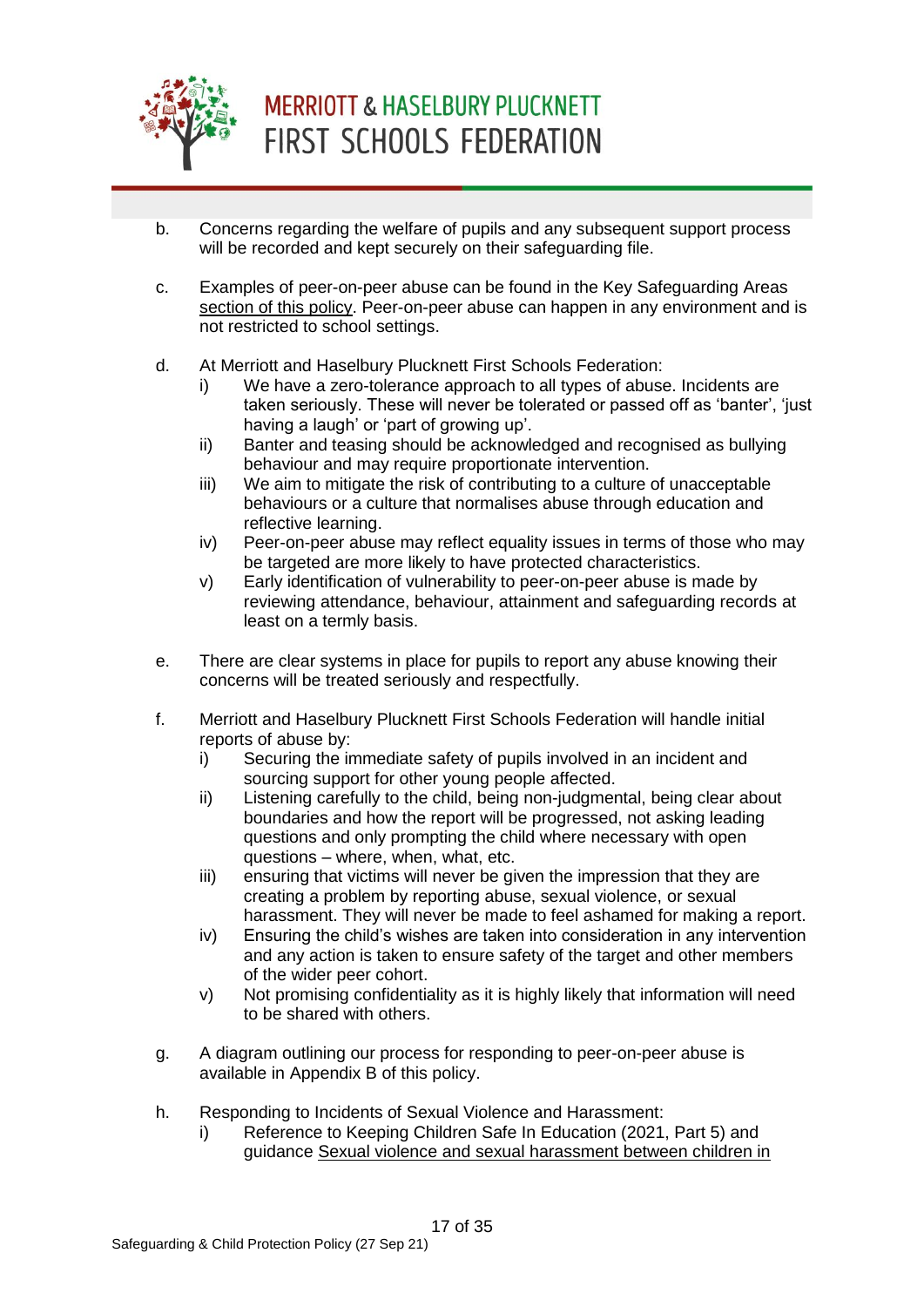

[schools and colleges 2021](https://www.gov.uk/government/publications/sexual-violence-and-sexual-harassment-between-children-in-schools-and-colleges) should be made in relation to taking protective action.

- ii) Merriott and Haselbury Plucknett First Schools Federation will take the following actions when responding to incidents of sexual violence and sexual harassment:
	- 1) Incidents will be reported immediately to the DSL / Deputy DSL who will undertake further assessment of what action should be taken proportionate to the factors that have been identified.
	- 2) [The Brook Tool](https://www.brook.org.uk/training/wider-professional-training/sexual-behaviours-traffic-light-tool/) should be utilised to inform assessment of risk and what actions to subsequently take. This may include seeking specialist advice and guidance from the education psychology team.
	- 3) Proportionate action will be taken and consideration given to whether a case can be managed internally or whether support from other support agencies is required.
	- 4) When an incident involves an act of sexual violence (rape, assault by penetration, or sexual assault):
		- a. Cases will be reported to the police regardless of the age of criminal responsibility (10 years old).
		- b. A concurrent referral to Children Social Care must also be made.
		- c. Children Social Care will determine whether an assessment is required under sections 17 or 47 of the Children Act 1989.
		- d. Where the report includes an online element, the setting will follow the following government guidance [Searching, Screening](https://www.gov.uk/government/publications/searching-screening-and-confiscation)  [and Confiscation at School](https://www.gov.uk/government/publications/searching-screening-and-confiscation) and [Sharing Nudes and Semi-](https://www.gov.uk/government/publications/sharing-nudes-and-semi-nudes-advice-for-education-settings-working-with-children-and-young-people)[Nudes](https://www.gov.uk/government/publications/sharing-nudes-and-semi-nudes-advice-for-education-settings-working-with-children-and-young-people)
	- 5) Risk assessments and or safety plans will be developed for individual children who have been involved in an incident. This should be reviewed regularly or every time there is an occurrence of an incident. These should involve the child and parents/carers and address contextual risks.
- i. Contextual Safeguarding Approach to Peer-on-Peer Abuse.
	- i) Merriott and Haselbury Plucknett First Schools Federation will minimise the risk of peer-on-peer abuse taking place by adopting a contextual approach to safeguarding. This enables us and other support services to better identify high-risk groups, areas and environments within our community that increase the risk of abuse occurring and take appropriate action.
	- ii) The DSL / Deputies will review and consider whether any practice or environmental changes can be made in relation to any areas for development. This might include making changes to staffing and supervision, making changes to the physical environment and considering the utilisation and delivery of safeguarding topics on the curriculum.

### <span id="page-17-0"></span>17. **Responding to Allegations and Whistleblowing**

- a. Staff must report any concerns or allegations about a professional's behaviour (including supply staff, volunteers, and contractors) where they may have:
	- i) behaved in a way that has harmed a child or may have harmed a child.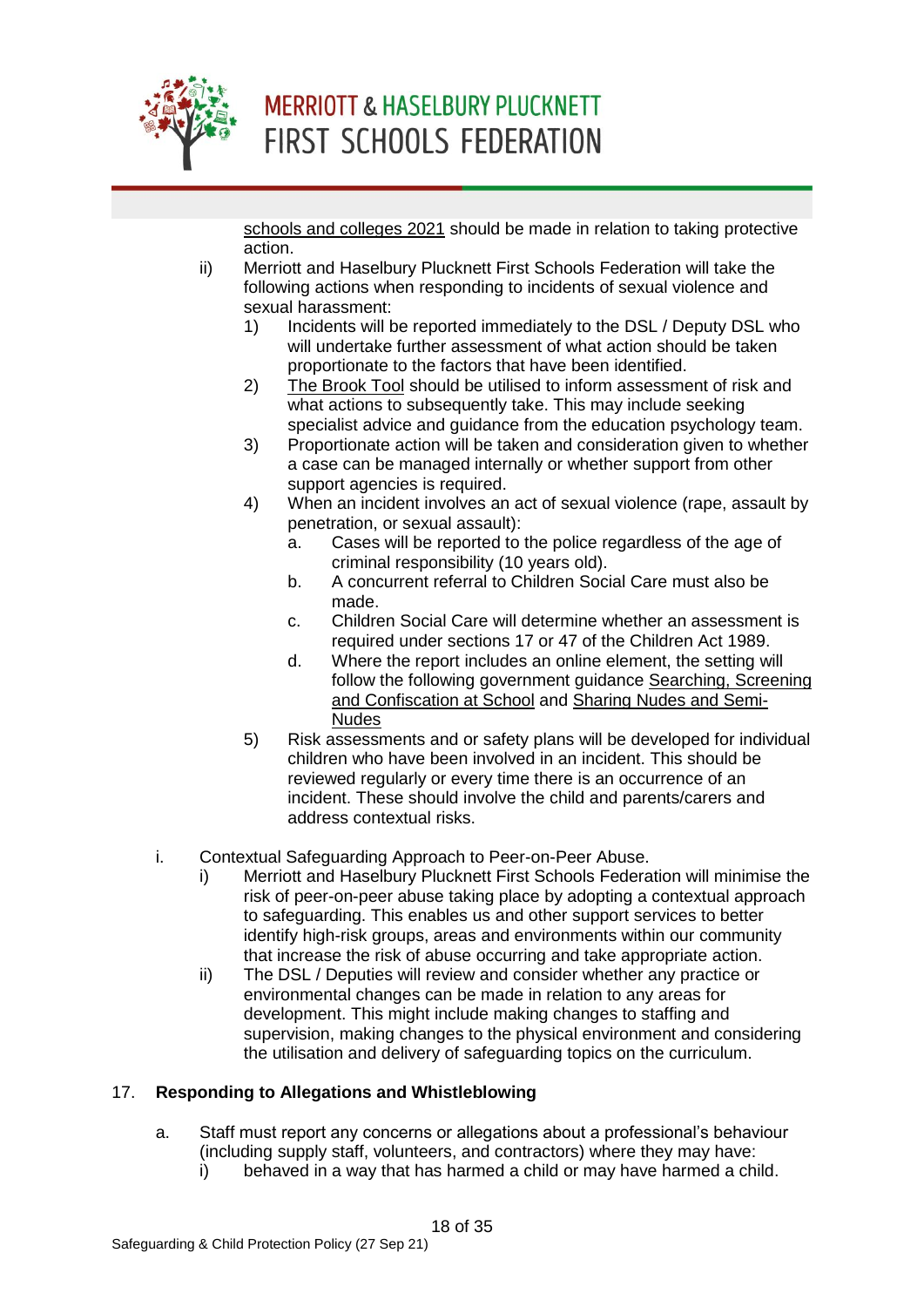

- ii) possibly committed a criminal offence against or related to a child.
- iii) behaved towards a child or children in a way that indicates he or she may pose a risk of harm to children; or
- iv) behaved or may have behaved in a way that indicates they may not be suitable to work with children.
- b. Further information on this topic is available in the Responding to Allegations and Whistleblowing policy

### <span id="page-18-0"></span>18. **Mental Health and Well-being**

- a. Merriott and Haselbury Plucknett First Schools Federation is committed to undertake the following:
	- i) Early identification of vulnerability to mental health problems by reviewing attendance, behaviour, attainment, and safeguarding records at least on a termly basis.
	- ii) Ensure that pupils can report and share concerns.
	- iii) Staff will follow a safeguarding process in terms of reporting concerns outlined in Appendix B so the DSL / Deputy DSLs (and wider members of the safeguarding team such as the SENDCo) can assess whether there are any other vulnerabilities can be identified and proportionate support considered.
	- iv) Staff will ensure the immediate health and safety of a pupil who is displaying acute mental health distress. This may require support from emergency services via 999 if the leaner is at risk of immediate harm.
	- v) DSLs / Deputies will consider whether a case can be managed internally, through early help, or should involve other agencies as required.
	- vi) The setting will communicate and work with the pupil and parents / carers to ensure that interventions are in the best interests of the child.
	- vii) DSLs will liaise with staff to ensure reasonable adjustments are made and develop ways to support achieving positive educational outcomes.
	- viii) Only appropriately trained professionals should attempt to make a diagnosis of a mental health problem – DSLs and the senior leadership team should be able to access specialist advice through targeted services.
- b. Contextual Safeguarding Approach to Mental Health. Merriott and Haselbury Plucknett First Schools Federation will ensure that preventative measures in terms of providing safeguarding on the curriculum will provide opportunities for pupils to identify when they may need help, and to develop resilience.
- c. Merriott and Haselbury Plucknett First Schools Federation will take a wholeschool approach to:
	- i) deliver high quality teaching around mental health and well-being on the curriculum.
	- ii) having a culture that promotes mental health and well-being.
	- iii) having an environment that promotes mental health and well-being.
	- iv) making sure pupils and staff are aware of and able to access a range of mental health services.
	- v) supporting staff well-being.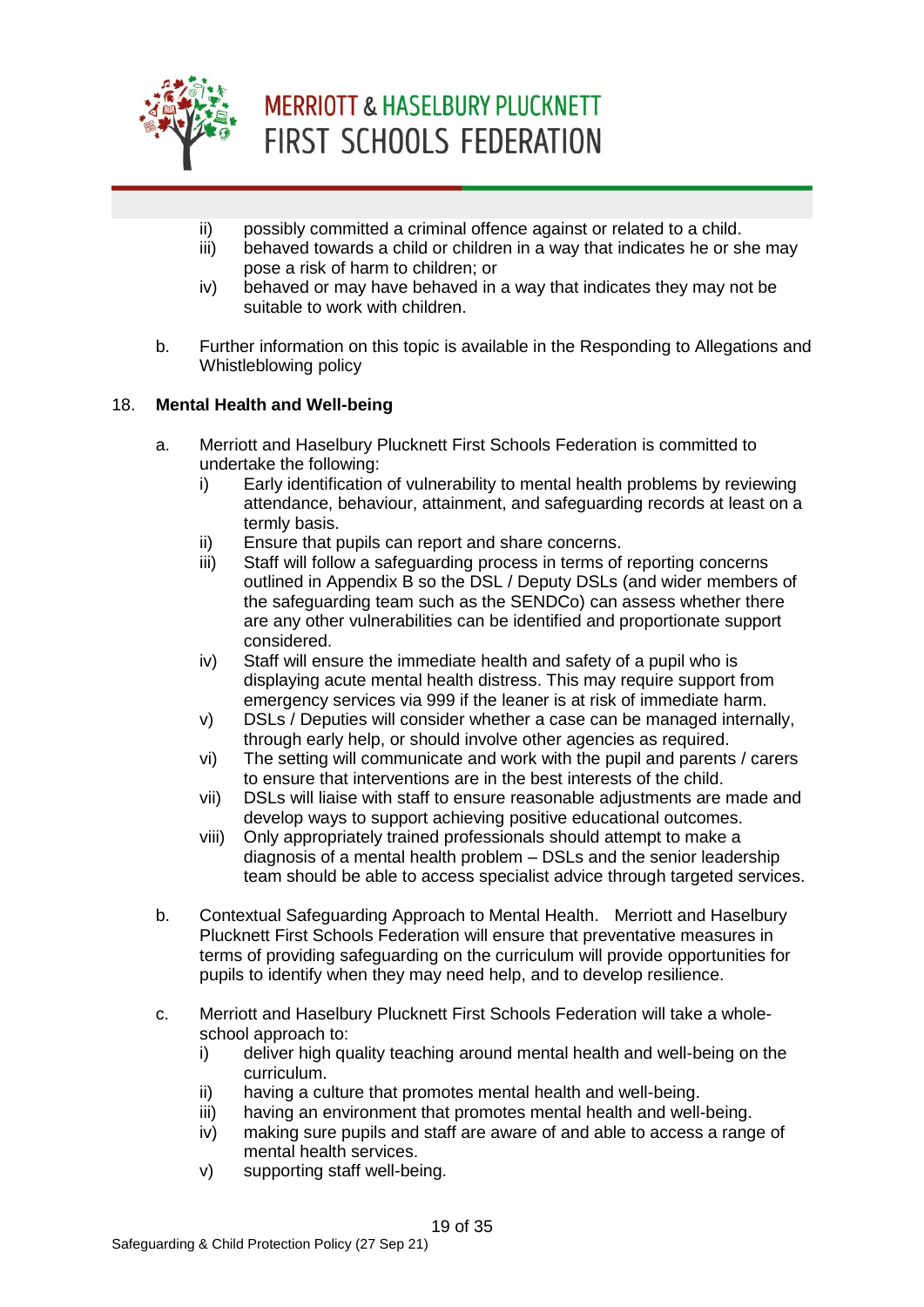

vi) and being committed to pupil and parent participation.

### <span id="page-19-0"></span>19. **Online Safety**

- a. Online safety is an integrated and interwoven theme with other safeguarding considerations.
- b. It is essential that the DSL takes a lead on ensuring that interventions are effective. This means co-ordinating support and engaging with other colleagues in the setting who may have more technological expertise such as the IT manager.
- <span id="page-19-1"></span>c. Merriott and Haselbury Plucknett First Schools Federation is committed to addressing online safety issues around content, contact, conduct and commerce. This includes:
	- i) Ensuring that online safety is concerned in relevant policies and procedures.
	- ii) Online safety is interwoven in safeguarding training for staff and safeguarding on the curriculum for pupils.
	- iii) Acknowledging that peer-on-peer abuse can happen via mobile and smart technology between individuals and groups.
	- iv) Provision of education via remote learning will comply with governmental advice [Safeguarding and remote education during coronavirus.](https://www.gov.uk/guidance/safeguarding-and-remote-education-during-coronavirus-covid-19)
	- v) The effectiveness of the setting's ability to safeguarding pupils in respect to filtering and monitoring, information security and access management alongside the above will be reviewed annually.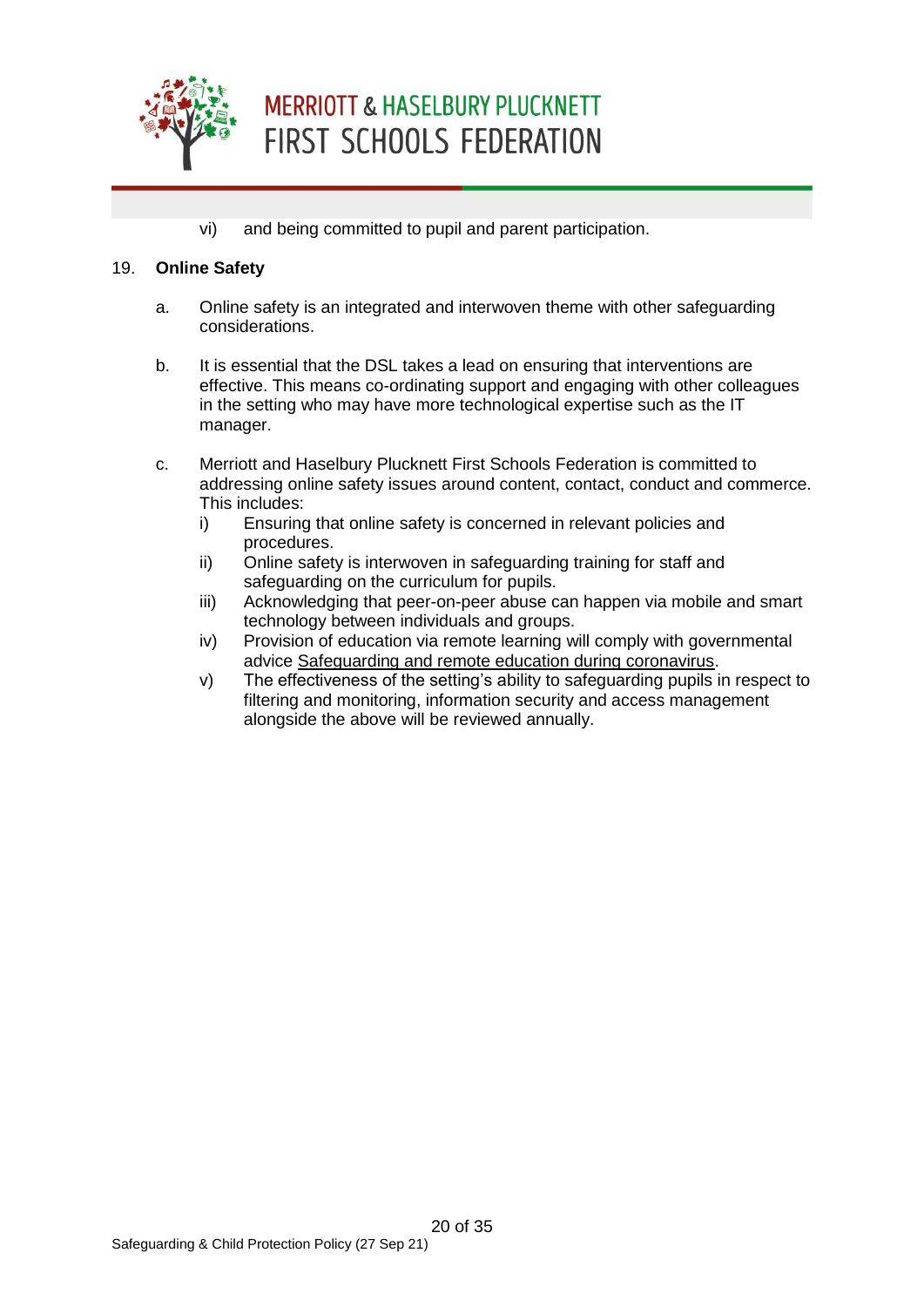

Annex A To Safeguarding & Child Protection Policy

### **Multi-Agency Contacts for Safeguarding in Education**

### **If you have concerns about a child or young person in Somerset**

| If a child is at immediate risk<br>call the POLICE                                                       | Call the POLICE on 999                                                             |                                                          |
|----------------------------------------------------------------------------------------------------------|------------------------------------------------------------------------------------|----------------------------------------------------------|
| To make an URGENT<br>referral (i.e., a child is likely<br>to suffer or is suffering<br>significant harm) | Phone Somerset Direct on 0300 122 2224                                             |                                                          |
| To make a NON-URGENT<br>referral, complete an Early<br>Help Assessment and send<br>to                    | Email SDInputters@somerset.gov.uk                                                  |                                                          |
| To raise concerns or ask for<br>advice about radicalisation                                              | Phone PREVENT DUTY on 01278 647466 or<br>Email PreventSW@avonandsomerset.police.uk |                                                          |
| To liaise with the specialist<br>Safeguarding Police unit                                                | Phone the Lighthouse Safeguarding on 01278 649228                                  |                                                          |
| <b>DSL Consultation Line</b><br>0300 123 3078                                                            | <b>Early Help Hub</b><br>01823 3555803                                             | <b>Critical Incident Support</b><br>EPS SSE 01823 357000 |

#### **If you have concerns about a professional working with a child**

| To raise concerns and ask<br>conduct of someone who<br>works with children | for guidance in relation to the Local Authority Designated Officer (LADO)<br>Anthony Goble 0300 122 2224 |  |
|----------------------------------------------------------------------------|----------------------------------------------------------------------------------------------------------|--|
|----------------------------------------------------------------------------|----------------------------------------------------------------------------------------------------------|--|

#### **For information and guidance relating to safeguarding practice, policy and procedures**

| <b>Education Safeguarding</b><br>Service                   | Email ESS@somerset.gov.uk                                                                    |
|------------------------------------------------------------|----------------------------------------------------------------------------------------------|
| Child sexual exploitation &<br>child criminal exploitation | <b>Operation Topaz (Avon and Somerset Police)</b><br>www.avonandsomerset.police.uk/forms/vul |
|                                                            | Child Missing from Education   Online notification form - Somerset County Council            |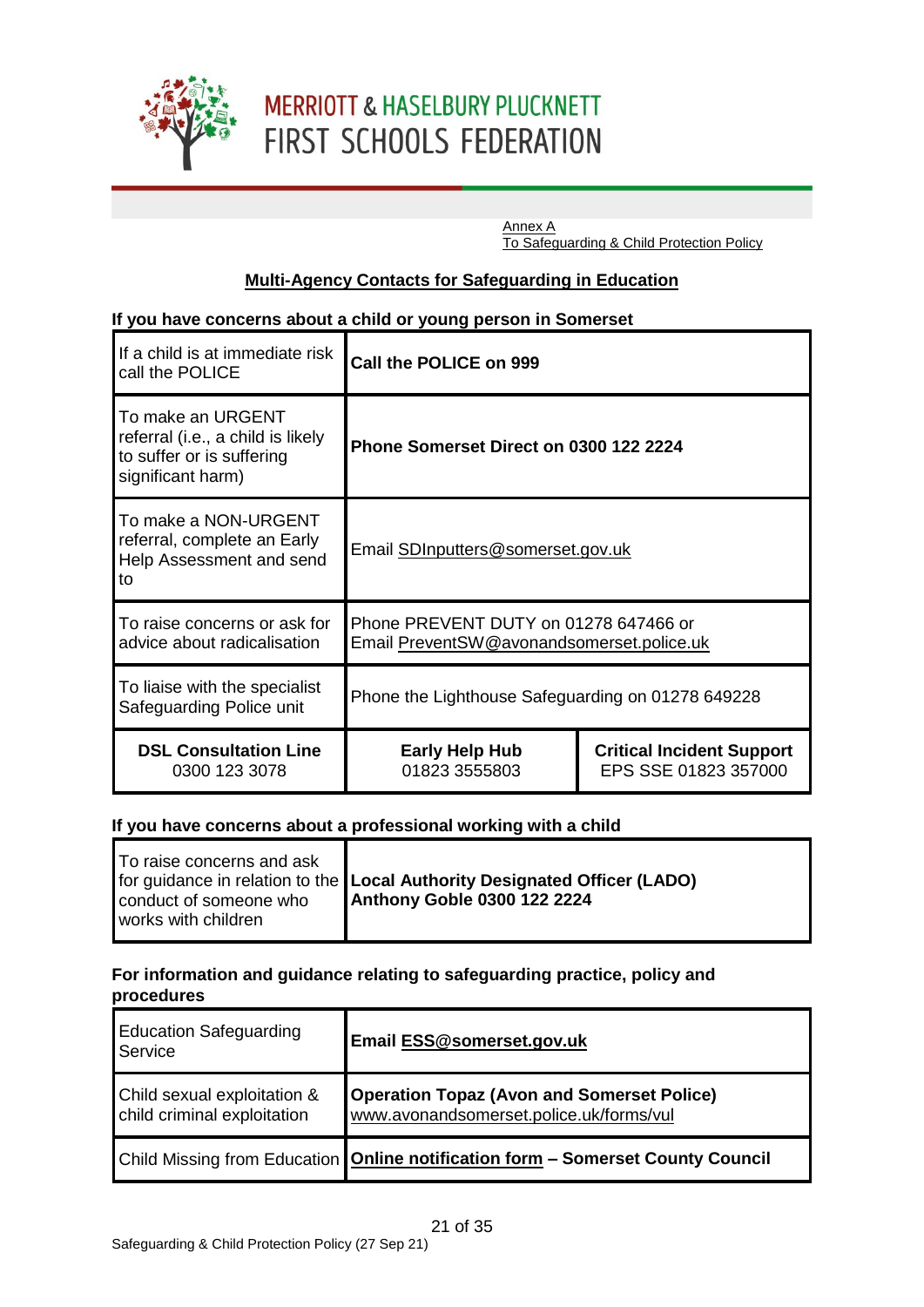

| Children affected by Forced<br>Marriage        | <b>Forced Marriage Unit</b><br>Phone 020 7008 0151<br>Email fmu@fco.gov.uk                                     |
|------------------------------------------------|----------------------------------------------------------------------------------------------------------------|
| <b>Online Safety Advice</b>                    | <b>Professional Online Safeguarding Helpline</b><br>Phone 0344 381 4772<br>Email helpline@saferinternet.org.uk |
| Reporting online sexual<br>abuse and grooming  | <b>Child Exploitation and Online Protection Command</b><br>https://www.ceop.police.uk/ceop-reporting/          |
| <b>FGM</b> advice                              | <b>NSPCC FGM Helpline</b><br>Phone 0800 028 3550<br>Email fgmhelp@nspcc.org.uk                                 |
| Domestic Abuse Helpline                        | Phone 0800 6949999                                                                                             |
| Young Carers – advice and<br>support           | Phone 0300 123 2224<br>Email YoungCarersmailbox@somerset.gov.uk                                                |
| Whistleblowing professional<br>policy          | <b>NSPCC Whistleblowing hotline</b><br>Phone 0800 028 0285<br>Email help@nspcc.org.uk                          |
| <b>Primary Mental Health</b><br>Advice (CAMHS) | Email CYP@somerset.org                                                                                         |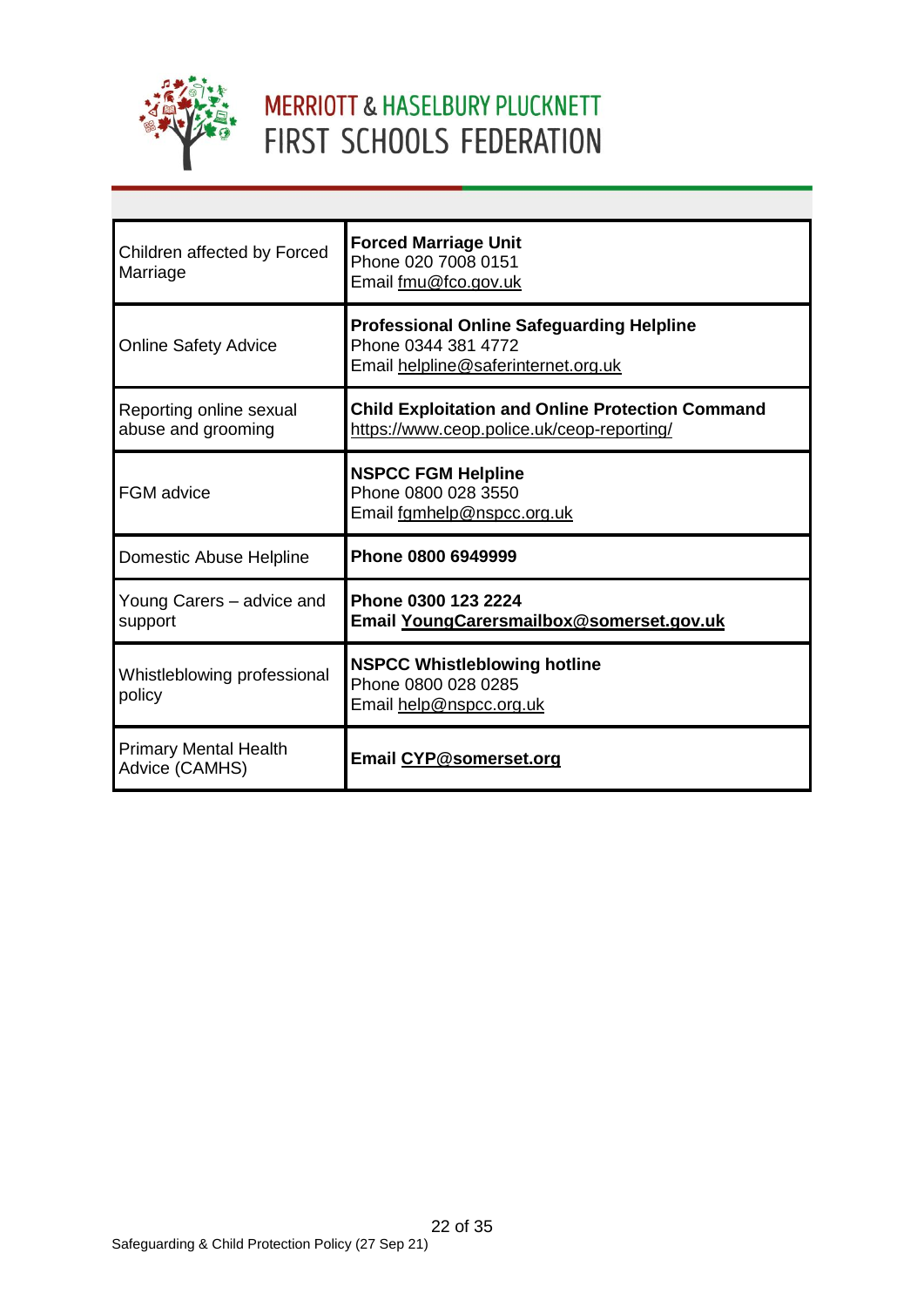

<span id="page-22-0"></span>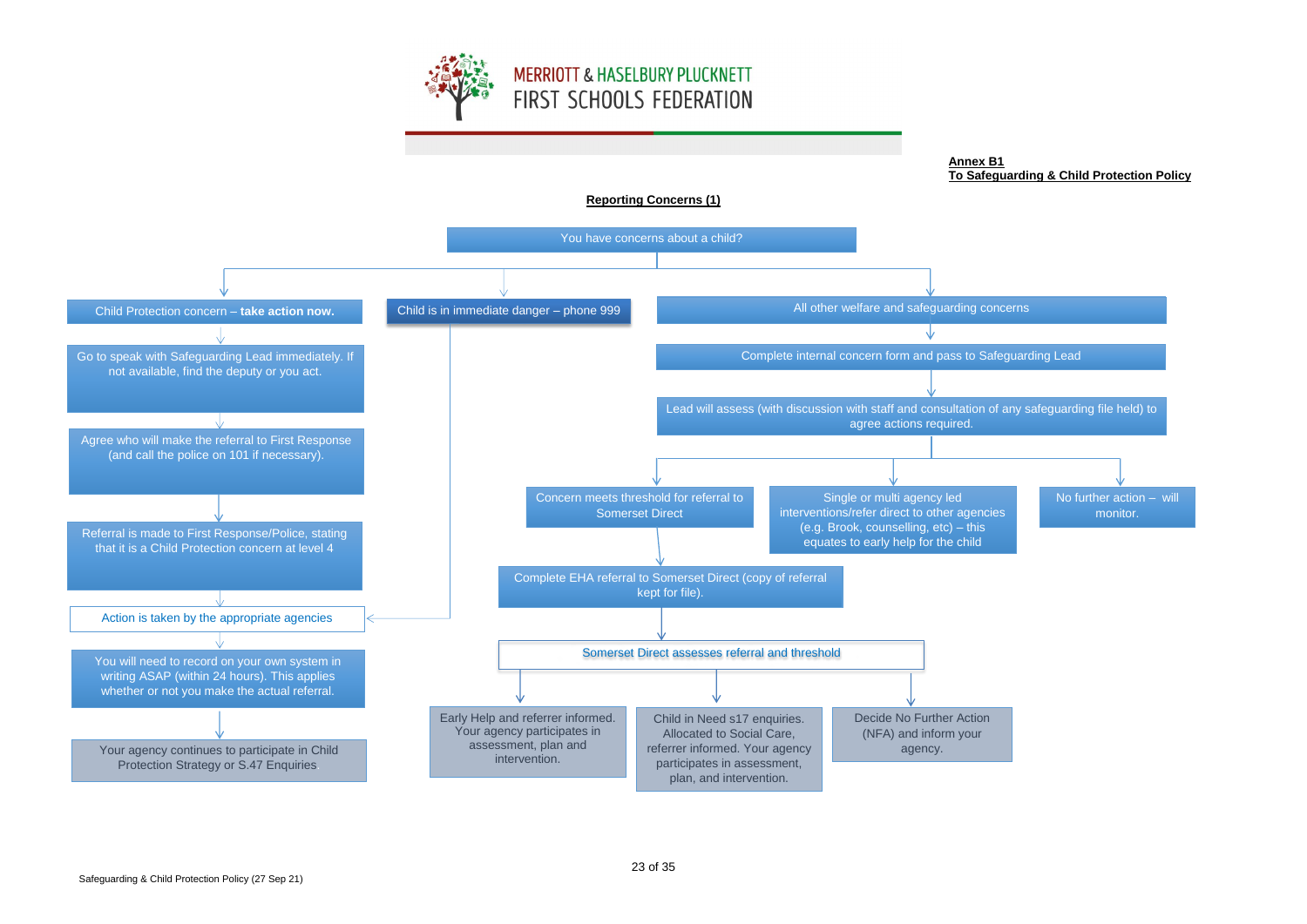

**Annex B2**

#### **To Safeguarding & Child Protection Policy**

**Reporting Concerns (2)**

**peer abuse**

*All staff should recognise that children are capable of abusing their peers. All staff should be clear about their settings's policy and procedures with regard to peer-on-peer abuse* **(KCSIE, 2021)**

> **Possible examples of peer-on-peer abuse** • **Bullying (and cyberbullying)**  • **Sexual violence and sexual harassment**

• **Sexting (youth produced sexual imagery)** • **Initiation/hazing type violence and rituals**

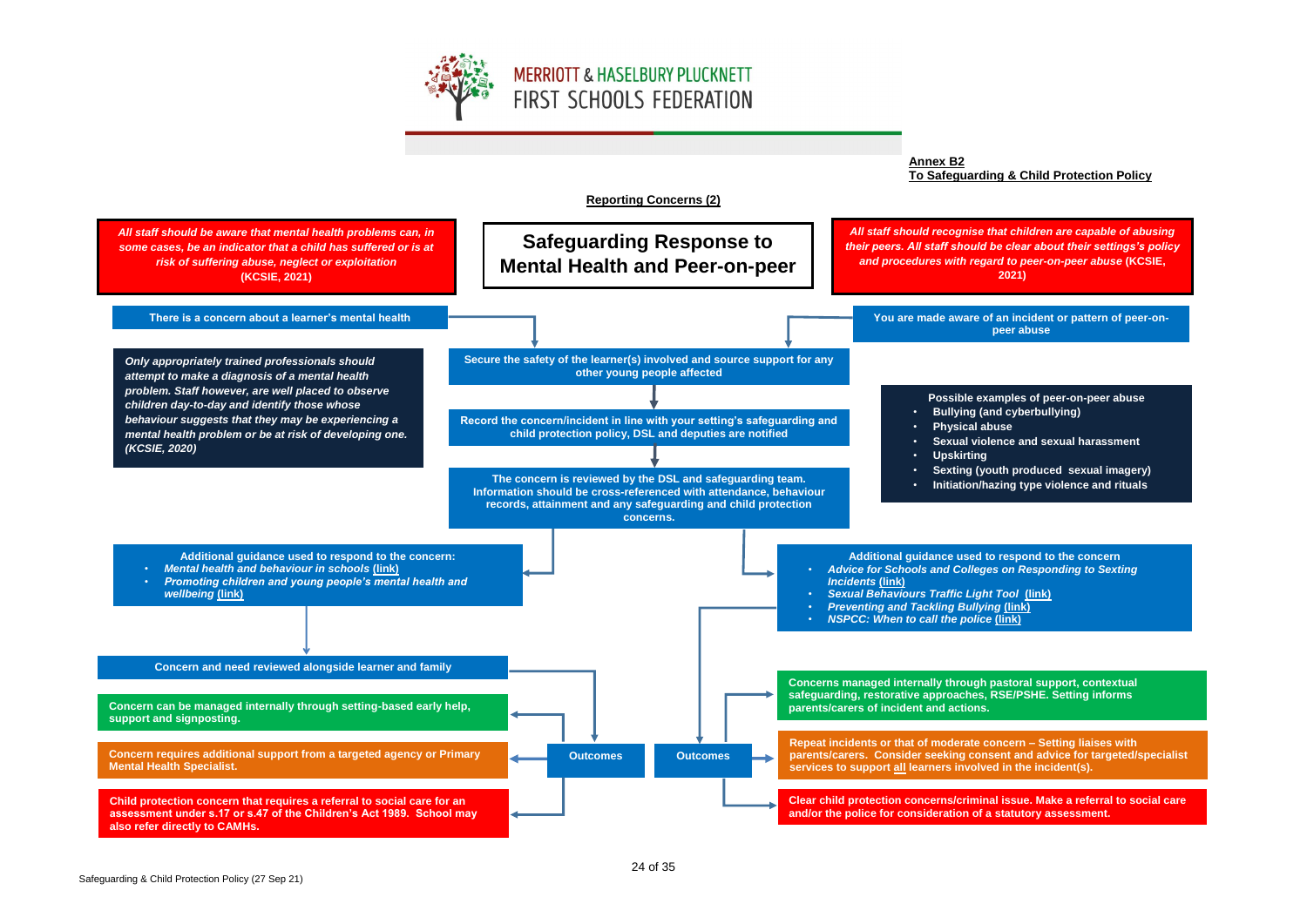

Annex C to Safeguarding & Child Protection Policy

### **Dealing with a Disclosure of Abuse**

### <span id="page-24-0"></span>1. **When a child tells me about abuse they have suffered, what must I remember?**

- a. Stay calm.
- b. Do not communicate shock, anger or embarrassment.
- c. Reassure the child Tell them you are pleased that they are speaking to you.
- d. Never promise confidentiality Assure them that you will try to help but let the child know that you may have to tell other people in order to do this State who this will be and why.
- e. Encourage the child to talk but do not ask "leading questions" or press for information Use 'Tell Me, Explain to me, Describe to me' (TED) questioning.
- f. Listen and remember.
- g. Check that you have understood correctly what the child is trying to tell you.
- h. Praise the child for telling you Communicate that they have a right to be safe and protected.
- i. It is inappropriate to make any comments about the alleged offender.
- j. Be aware that the child may retract what they have told you It is essential to record all you have heard.
- k. At the end of the conversation, tell the child again who you are going to tell and why that person or those people need to know.
- l. As soon as you can afterwards, make a detailed record of the conversation using the child's own language Include any questions you may have asked Do not add any opinions or interpretations.

2. It is not education staff's role to seek disclosures. Their role is to observe that something may be wrong, ask about it, listen, be available and try to make time to talk.

3. The Five Rs are helpful in understanding what professional's duties are in relation to responding to an incident.

#### **Recognise – Respond – Reassure – Refer – Record**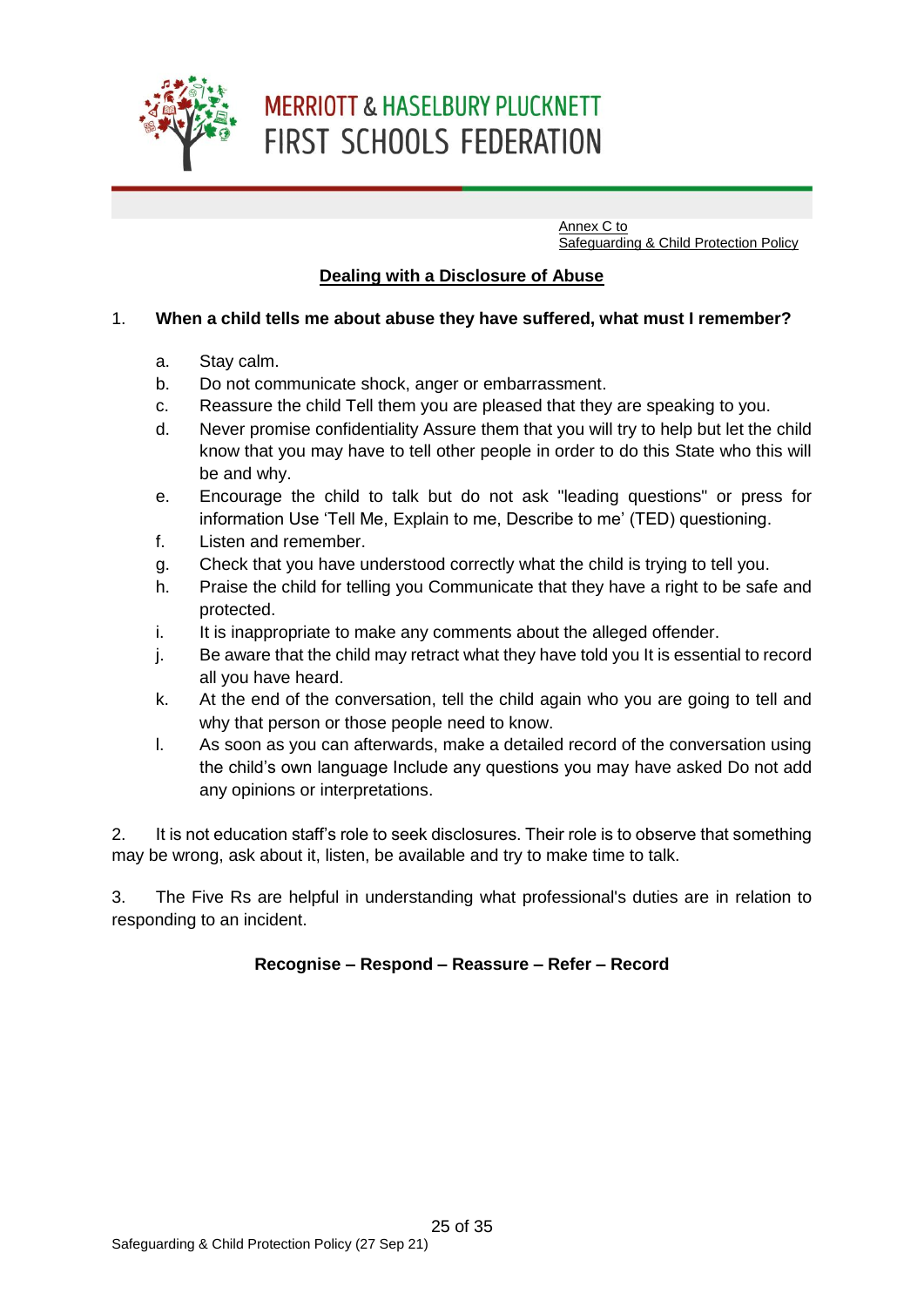

Annex D To Safeguarding & Child Protection Policy

### **Types of Abuse and Neglect**

<span id="page-25-0"></span>1. The Department for Education's Tackle Child Abuse campaign has accessible videos to watch <https://tacklechildabuse.campaign.gov.uk/>

2. Abuse and neglect are defined as the maltreatment of a child or young person whereby someone may abuse or neglect a child by inflicting harm, or by failing to prevent harm. They may be abused by an adult or adults or by another child or children.

3. All school and college staff should be aware that abuse, neglect and safeguarding issues are rarely standalone events that can be covered by one definition or label. In most cases multiple issues will overlap with one another. For children with Special Educational Needs and Disabilities (SEND) additional barriers can exist when identifying abuse and neglect, these include:

- a. assumptions that indicators of possible abuse such as behaviour, mood and injury relate to the child's disability without further exploration.
- b. being more prone to peer group isolation than other children.
- c. the potential for children with SEN and disabilities being disproportionally impacted by behaviours such as bullying, without outwardly showing any signs.
- d. communication barriers and difficulties in overcoming these barriers.

4. To address these additional challenges, schools and colleges should consider extra pastoral support for children with SEND (KCSIE, 2021).

5. The following are the definition of abuse and neglect as set out in Working Together to Safeguard Children (2018) however, the ultimate responsibility to assess and define the type of abuse a child or young person may be subject to is that of the Police and Children's Services – our responsibility is to understand what each category of abuse is and how this can impact on the welfare and development of our children and where we have concerns that a child or young person may be at risk of abuse and neglect (one or more categories can apply) to take appropriate action as early as possible.

6. **Physical abuse.** A form of abuse which may involve hitting, shaking, throwing, poisoning, burning or scalding, drowning, suffocating or otherwise causing physical harm to a child. Physical harm may also be caused when a parent or carer fabricates the symptoms of, or deliberately induces, illness in a child.

### 7. **Neglect**

a. The persistent failure to meet a child's basic physical and/or psychological needs, likely to result in the serious impairment of the child's health or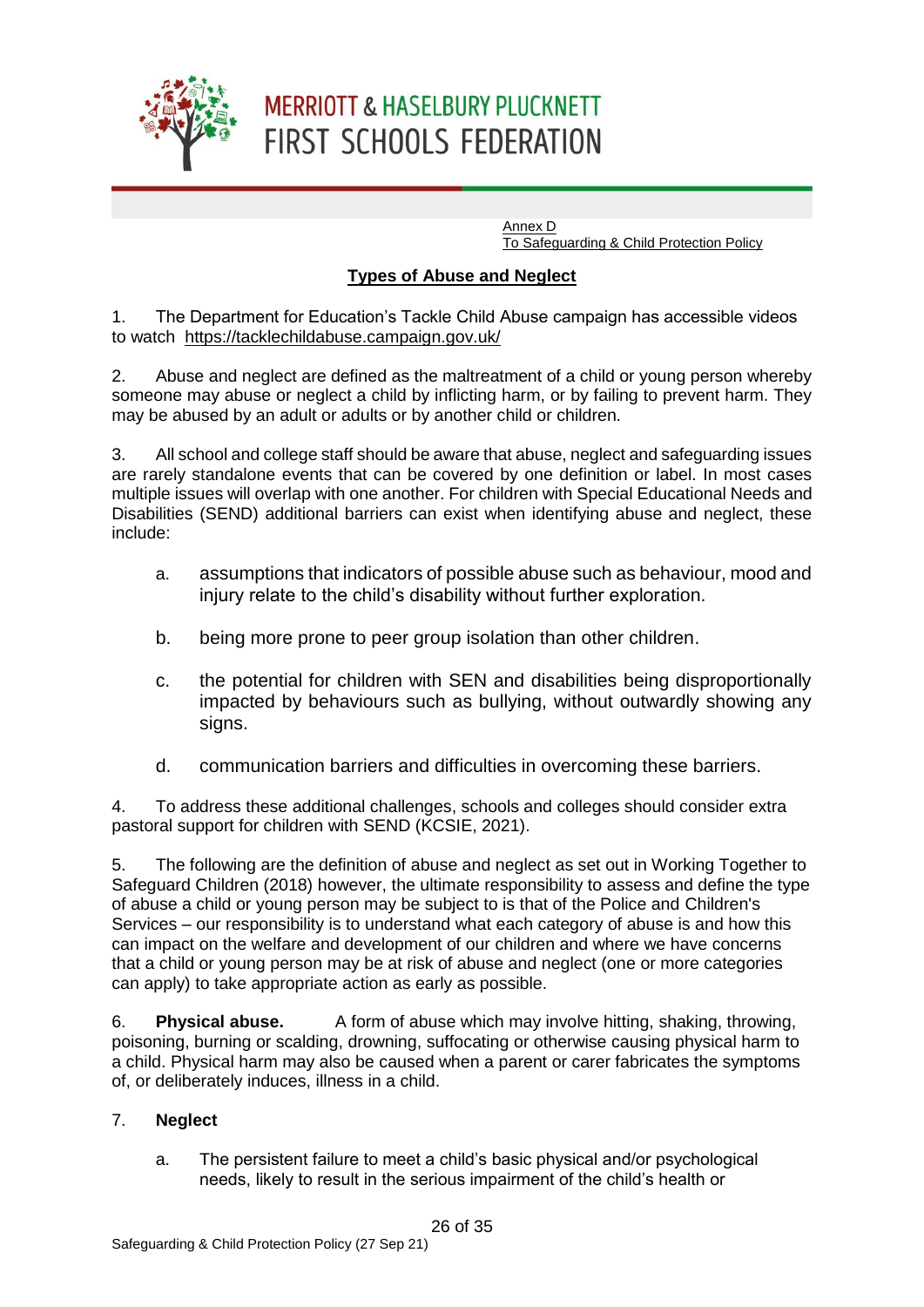

development. Neglect may occur during pregnancy as a result of maternal substance abuse.

b. Once a child is born, neglect may involve a parent or carer failing to: provide adequate food, clothing and shelter (including exclusion from home or abandonment); protect a child from physical and emotional harm or danger; ensure adequate supervision (including the use of inadequate care-givers); or ensure access to appropriate medical care or treatment. It may also include neglect of, or unresponsiveness to, a child's basic emotional needs.

#### 8. **Emotional abuse.**

- a. The persistent emotional maltreatment of a child such as to cause severe and adverse effects on the child's emotional development. It may involve conveying to a child that they are worthless or unloved, inadequate, or valued only insofar as they meet the needs of another person. It may include not giving the child opportunities to express their views, deliberately silencing them or 'making fun' of what they say or how they communicate. It may feature age or developmentally inappropriate expectations being imposed on children.
- b. These may include interactions that are beyond a child's developmental capability as well as overprotection and limitation of exploration and learning, or preventing the child participating in normal social interaction. It may involve seeing or hearing the ill-treatment of another. It may involve serious bullying (including cyberbullying), causing children frequently to feel frightened or in danger, or the exploitation or corruption of children. Some level of emotional abuse is involved in all types of maltreatment of a child, although it may occur alone.

#### 9. **Sexual abuse.**

- a. Involves forcing or enticing a child or young person to take part in sexual activities, not necessarily involving a high level of violence, whether the child is aware of what is happening or not. The activities may involve physical contact, including assault by penetration (for example rape or oral sex) or non-penetrative acts such as masturbation, kissing, rubbing and touching outside of clothing.
- b. They may also include non-contact activities, such as involving children in looking at, or in the production of, sexual images, watching sexual activities, encouraging children to behave in sexually inappropriate ways, or grooming a child in preparation for abuse (including via the internet). Sexual abuse is not solely perpetrated by adult males. Women can also commit acts of sexual abuse, as can other children.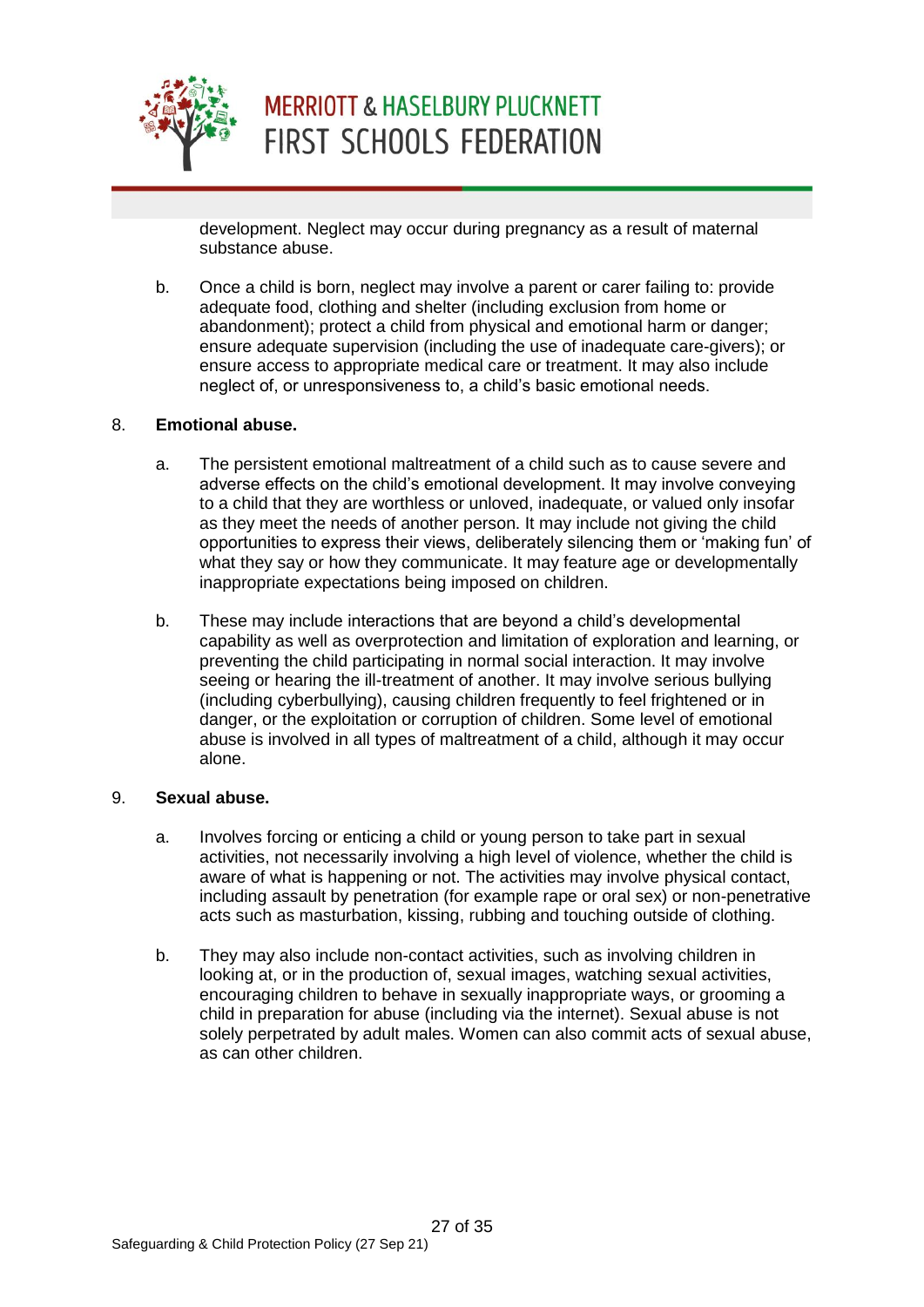

Annex E To Safeguarding & Child Protection Policy

### **Specific Actions to Take on Topical Safeguarding Issues**

<span id="page-27-0"></span>1. General or national guidance will not be included here. A summary of specific duties are in [Keeping Children Safe in Education \(2021, Annex B](https://www.gov.uk/government/publications/keeping-children-safe-in-education--2)).

2. Links to local guidance can be found in Annex A of this document.

3. In recognition that the threshold of child protection is 'likely to suffer' significant harm, Merriott and Haselbury Plucknett First Schools Federation may need to make a referral to children's social care. Where possible, this will involve notifying the parent/carer if it does not place the learner at further risk of harm. In all other circumstances information will be shared in line with the Information Sharing section of this policy.

4. It is also important to recognise the importance of liaising with other education settings who may have siblings attending. It is likely that they may hold additional information which will support early identification of harm and in turn develop your assessment of need.

### 5. **Child Exploitation.**

- a. Child exploitation encompasses both Child Sexual Exploitation (CSE) and Child Criminal Exploitation (CCE).
- b. Merriott and Haselbury Plucknett First Schools Federation will ensure that early help intervention is provided as soon as a concern of exploitation is identified. Discussion and advice will be sought from targeted services to consider what support may be available. The learner and their families will be part of any planning and interventions.
- c. If the learner is at risk of CSE or there is intelligence which indicates that the learner or peer group are at risk of CSE, Merriott and Haselbury Plucknett First Schools Federation will share information with Operation Topaz (the police). This information will support proactive activity to disrupt criminal activity in relation to sexual exploitation.
- d. If the learner is at risk of CCE information should be shared with Somerset's Violence Reduction Unit - The VRU can advise and support settings to manage risk. Targeted support maybe available to disrupt learners from getting involved with criminality.
- e. Agencies will share 'Missing persons' notifications (which a learner is reported missing from home or care) with education settings with a view to support them to take proactive action and reasonable adjustments in relation to behaviour management and achieving positive educational outcomes. These should be stored securely on the learner's Safeguarding/Child Protection file.

6. **Domestic Abuse.** Operation Encompass is a national operation where local police forces notify when the police are called to an incident to domestic abuse. Avon and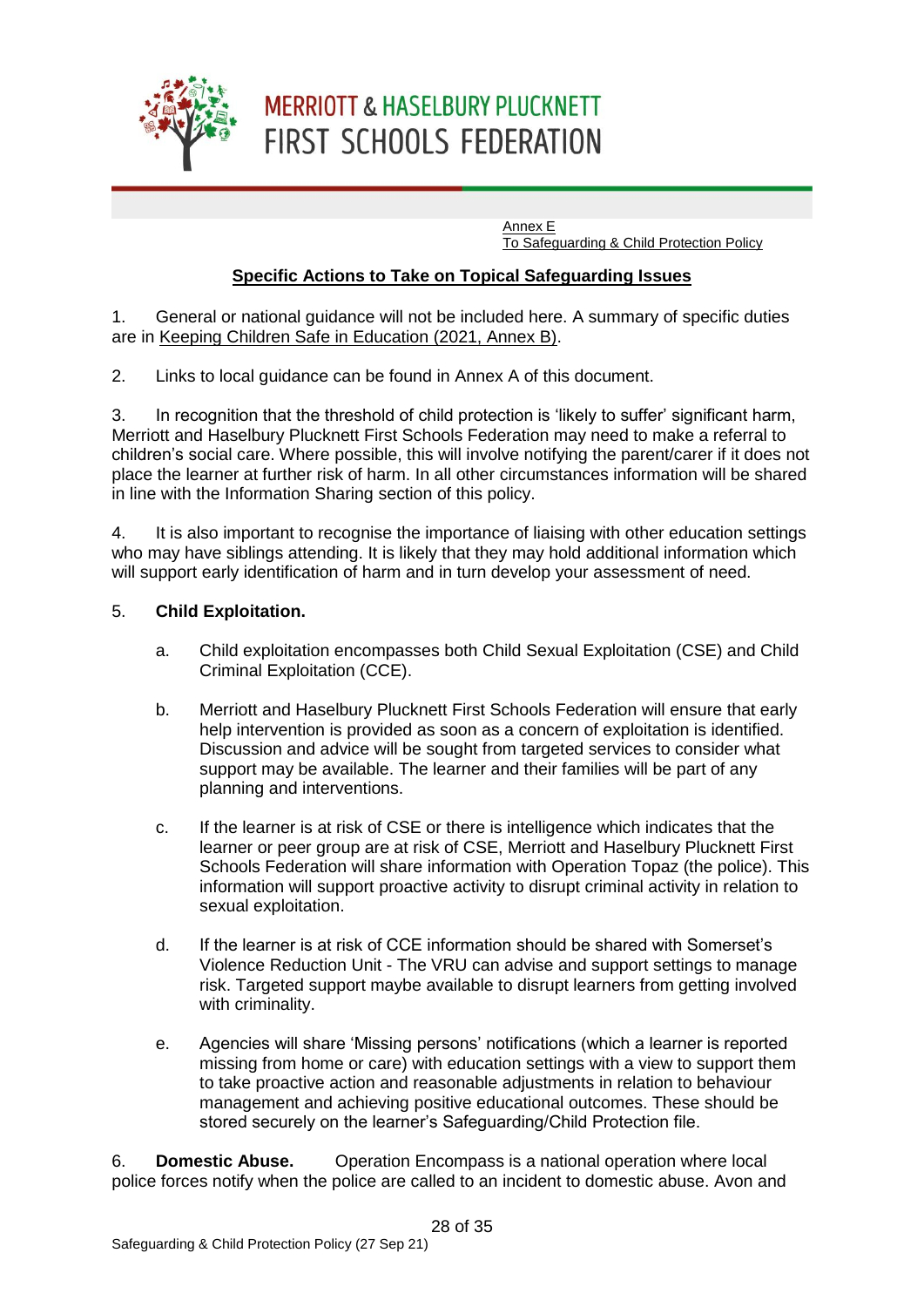

Somerset have their own version of this and will notify education settings through the Education Safeguarding Service whenever they have responded to a domestic abuse incident. This will enable the education setting to take proactive action and reasonable adjustments in relation to behaviour management and achieving positive educational outcomes.

### 7. **Female Genital Mutilation.**

- a. **[Government guidance](https://assets.publishing.service.gov.uk/government/uploads/system/uploads/attachment_data/file/573782/FGM_Mandatory_Reporting_-_procedural_information_nov16_FINAL.pdf)** on the mandatory duty to report FGM.
- b. This is a legal duty for all professionals undertaking teaching work to report known cases of FGM to the police via 101. This is when they:
	- i) are informed by a girl under 18 that an act of FGM has been carried out on her; or
	- ii) observe physical signs which appear to show that an act of FGM has been carried out on.
- c. These cases must be referred to the DSL who will support them to carry out their duty. It is also advised any referrals made to the police under the mandatory reporting duty is followed up with children's social care so an assessment of need and support is concurrently considered.

#### 8. **Online Safety.**

- a. Annex D of Keeping Children Safe in Education highlights additional actions schools should take to keep learners safe online.
- b. For concerns around individual cases where a child has been harmed through online mediums, advice and guidance can be made through the Professional Online Safeguarding Helpline, T: 0344 381 4772, E: [helpline@saferinternet.org.uk](mailto:helpline@saferinternet.org.uk)
- c. Where there have been established cases of online abuse or grooming, the school settings should alert - Child Exploitation and Online Protection command (CEOPS)<https://www.ceop.police.uk/ceop-reporting/>

9. **Serious Youth Violence.** To be read in conjunction with the above section around Child Criminal Exploitation. There has been local guidance issued on the issue of ['Offensive Weapons in Education Settings'](https://drive.google.com/file/d/1env2AyL0OgklN9oHEhtNi0QfK1kdcg8T/view?usp=sharing). It is important to note that should a weapon be used or there is threat of use, the police should be called immediately;

- a. The same day a weapon is found the school should call for a multi-disciplinary assessment of risk.
- b. Whilst it is acknowledged that the decision to exclude remains with the Headteacher/principal it is recommended that consultation with other agencies to ensure there is no further risks.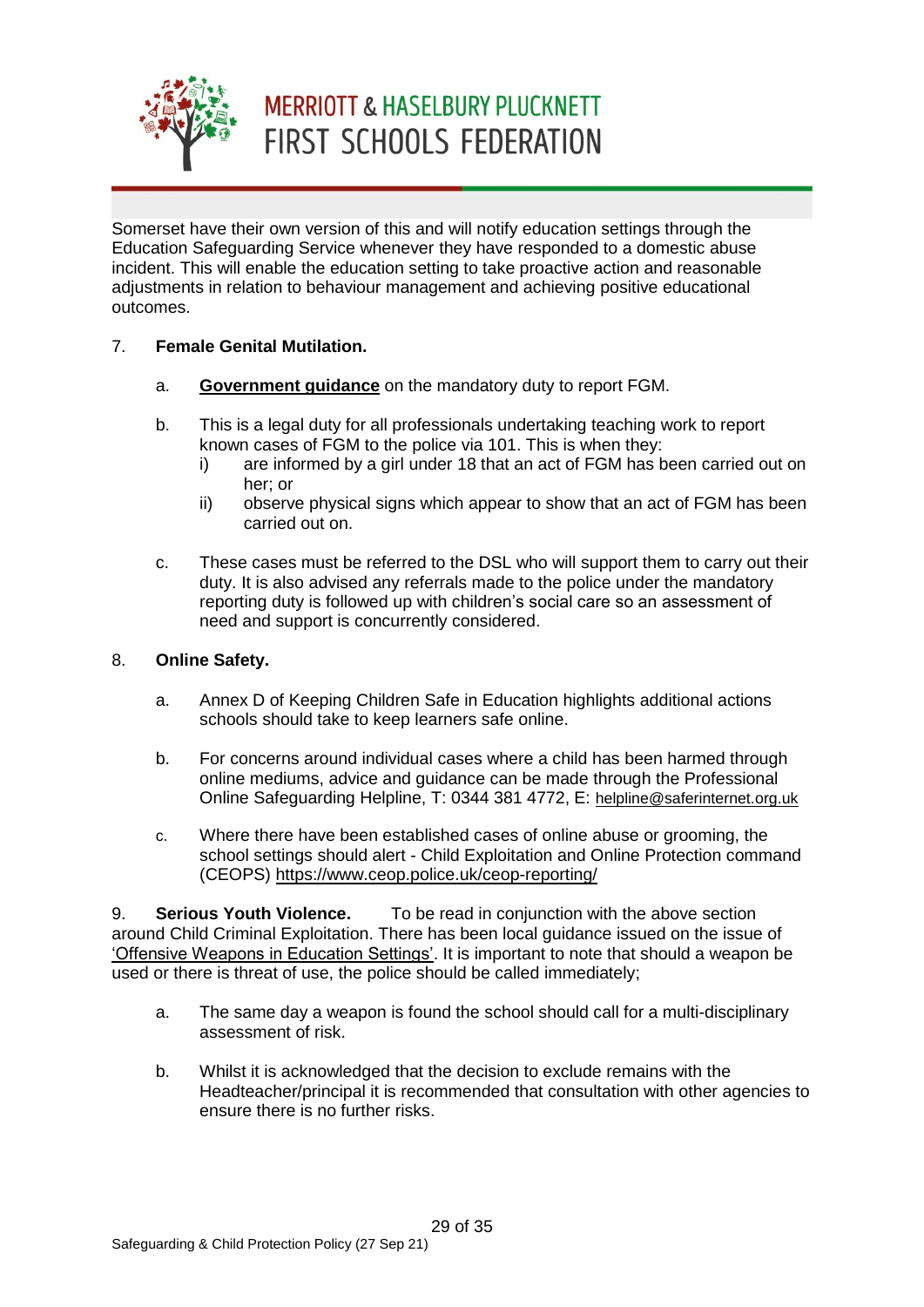

- c. Alternatives to exclusions should be considered first in recognition that by doing so a learner it may be at further risk of harm out in the community.
- d. Police must be notified

### 10. **Preventing Radicalisation - The Prevent duty.**

- a. All schools and colleges are subject to a duty under section 26 of the Counterterrorism and Security Act 2015 (the CTSA 2015), in the exercise of their functions, to have "due regard109 to the need to prevent people from being drawn into terrorism".110 This duty is known as the Prevent duty.
- b. The Prevent duty should be seen as part of schools' and colleges' wider safeguarding obligations. Designated safeguarding leads and other senior leaders should familiarise themselves with the revised [Prevent duty guidance: for](https://www.gov.uk/government/publications/prevent-duty-guidance)  [England and Wales,](https://www.gov.uk/government/publications/prevent-duty-guidance) especially paragraphs 57-76, which are specifically concerned with schools (and also covers childcare).
- c. The guidance is set out in terms of four general themes:
	- i) risk assessment.
	- ii) working in partnership
	- iii) staff training.
	- iv) IT policies.

### 11. **Private Fostering**

- a. A private fostering arrangement is one that is made privately (without the involvement of a local authority) for the care of a child:
	- i) under the age of 16 years (under 18, if disabled).
	- ii) by someone other than a parent or close relative (\*Close family relative is defined as a 'grandparent, brother, sister, uncle or aunt' and includes halfsiblings and step-parents; it does not include great-aunts or uncles, great grandparents or cousins.)
	- iii) with the intention that it should last for 28 days or more.
- b. Cases of private fostering arrangements must be reported to children's social care to ensure that needs are adequately made.
- c. Statutory guidance states that this should be done at least 6 weeks before the arrangement is due to start or as soon as you are made aware of the arrangements. Not to do so is a criminal offence.
- d. Further support and reasonable adjustments should be made by the education setting to promote achievement of positive educational outcomes.

12. **Young Carers**. A young carer is a person under 18 who regularly provides emotional and/or practical support and assistance for a family member who is disabled, physically or mentally unwell or who misuses substances.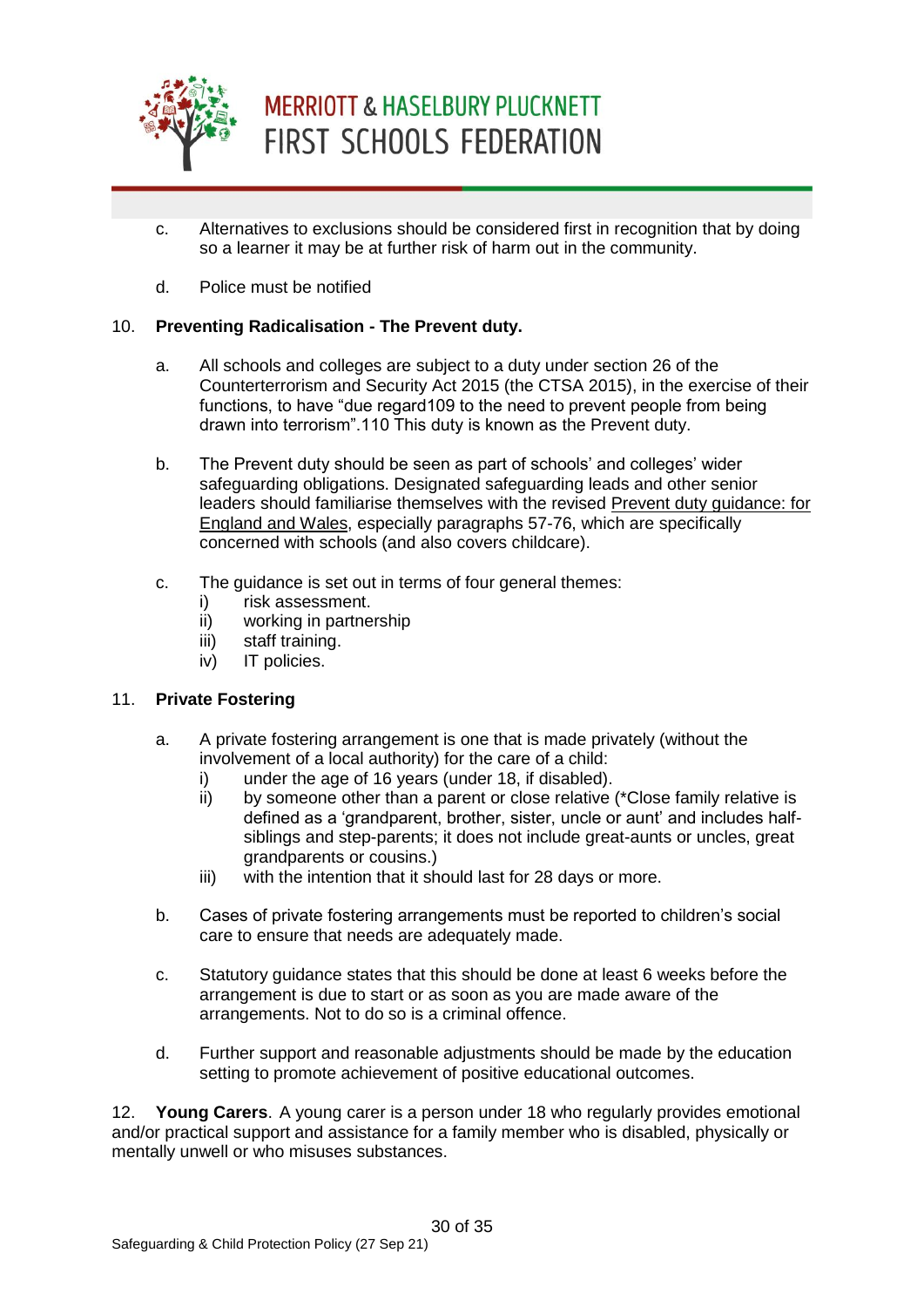

Annex F to Safeguarding & Child Protection Policy

### **COVID-19 Addendum in the Event of a Lock-Down**

#### <span id="page-30-0"></span>1. **Scope and definitions**.

- a. This addendum applies from the start of the autumn term 2021. It sets out changes to our normal child protection policy in light of coronavirus and the national lockdown currently in place, and should be read in conjunction with that policy. Unless covered here, our normal child protection policy continues to apply.
- b. This addendum is subject to change, in response to any new or updated guidance the government or our local safeguarding partners may publish. We will keep it under review as set out in section 15 below.
- c. In this addendum, where we refer to measures to protect pupils who are at home, this means those who are learning at home for reasons to do with coronavirus – for example, due to the attendance restrictions during national lockdown, or if they need to self-isolate when they would otherwise still be attending.
- d. In this addendum, where we refer to vulnerable children, this means those who:
	- i) Are assessed as being in need, including children:
		- 1) With a child protection plan
		- 2) With a child in need plan
		- 3) Looked after by the local authority
	- ii) Have an education, health and care (EHC) plan.
	- iii) On the edge of receiving support from children's social care services or in the process of being referred.
	- iv) Adopted or on a special guardianship order.
	- v) Living in temporary accommodation.
	- vi) Young carers.
	- vii) Care leavers
	- viii) Facing difficulty engaging with remote education at home (for example, due to a lack of devices or quiet space to study).
	- ix) In need of support for their mental health

### 2. **Core safeguarding principles.**

- a. We will follow the statutory safeguarding guidance, Keeping Children Safe in [Education.](https://www.gov.uk/government/publications/keeping-children-safe-in-education--2)
- b. We will always have regard for these important safeguarding principles:
	- i) The best interests of children must come first.
	- ii) If anyone has a safeguarding concern about any child, they should act on it immediately.
	- iii) A designated safeguarding lead (DSL) or deputy should be available at all times (see section 4 for details of our arrangements).
	- iv) It's essential that unsuitable people don't enter the school workforce or gain access to children.
	- v) Children should continue to be protected when they are online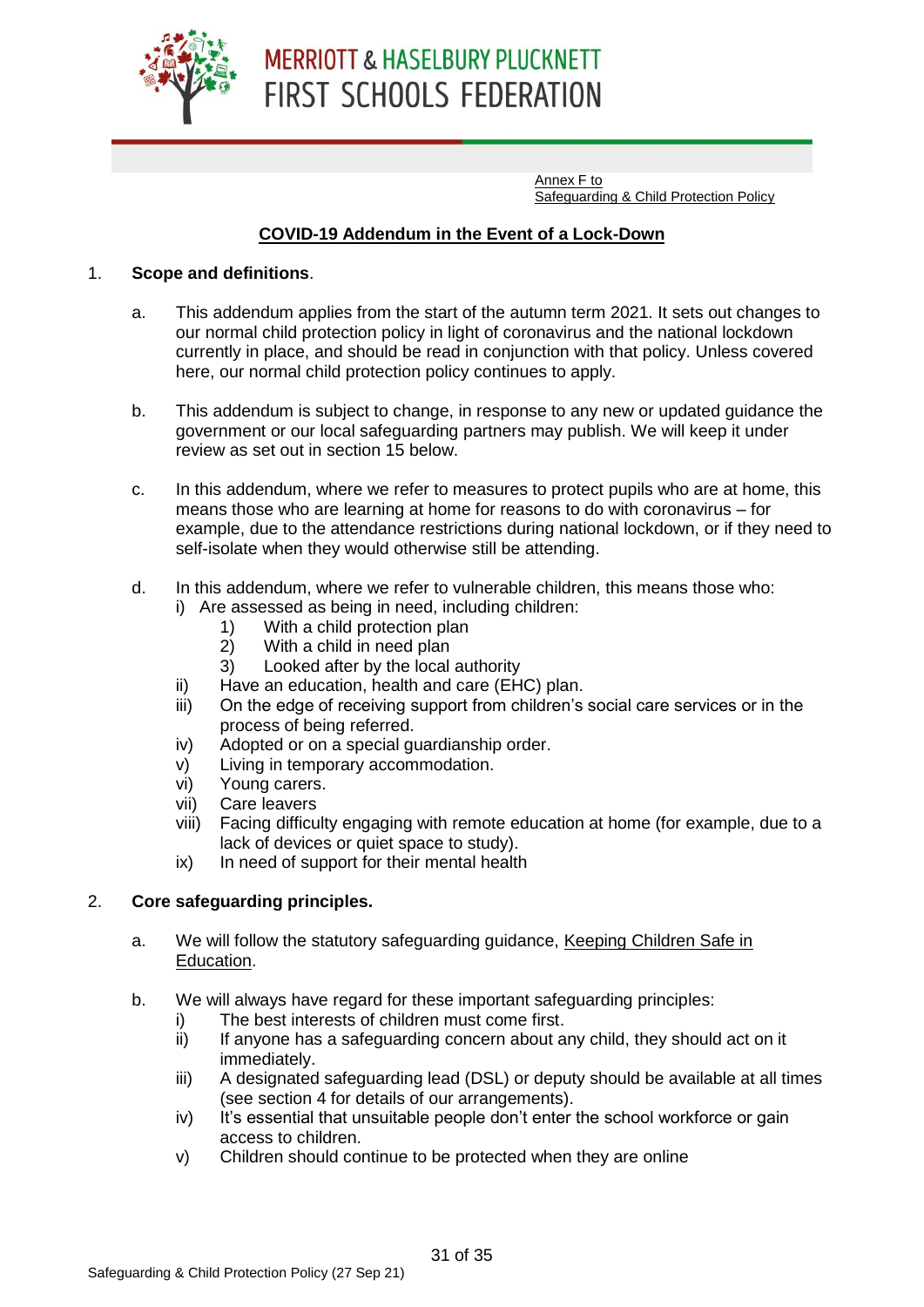

### 3. **Reporting concerns.**

- a. All staff and volunteers must continue to act on any concerns they have about a child immediately. It is still vitally important to do this, both for children at school and those at home.
- b. Staff must continue to report concerns on 'MyConcern' and also speak with the DSL or Deputy DSL.
- c. As a reminder, all staff should continue to work with and support children's social workers, where they have one, to help protect vulnerable children.

### 4. **DSL (and deputy) arrangements.**

- a. We aim to have a trained DSL or deputy DSL based on site at the Federation wherever possible.
- b. If our DSL (or deputy) can't be on site, they can be contacted remotely by emailing the school office.
- c. We will keep all school staff and volunteers informed by as to who will be the DSL (or deputy) on any given day, and how to contact them.
- d. On occasions where there is no DSL or deputy on site, a senior leader will take responsibility for co-ordinating safeguarding.
- e. The senior leader will be responsible for liaising with the off-site DSL (or deputy) to make sure they (the senior leader) can:
	- i) Identify the most vulnerable children in school.
	- ii) Update and manage access to child protection files, where necessary.
	- iii) Liaise with children's social workers where they need access to children in need and / or to carry out statutory assessments.

#### 5. **Working with other agencies.**

- a. We will continue to work with children's social care, with virtual school heads for looked-after and previously looked-after children, and with any other relevant safeguarding and welfare partners, to help keep children safe.
- b. We will continue to update this addendum where necessary, to reflect any updated guidance from our 3 local safeguarding partners.

#### 6. **Monitoring attendance.**

- a. We will continue to take our attendance register. We will follow guidance from the Department for Education on how to record attendance (including for pupils learning remotely) and what data to submit.
- b. During the national lockdown, only vulnerable children and children of critical workers will attend school in person. Where any child we expect to attend school doesn't attend, or stops attending, we will:
	- i) Follow up on their absence with their parents or carers, by phone.
	- ii) Notify their social worker, where they have one.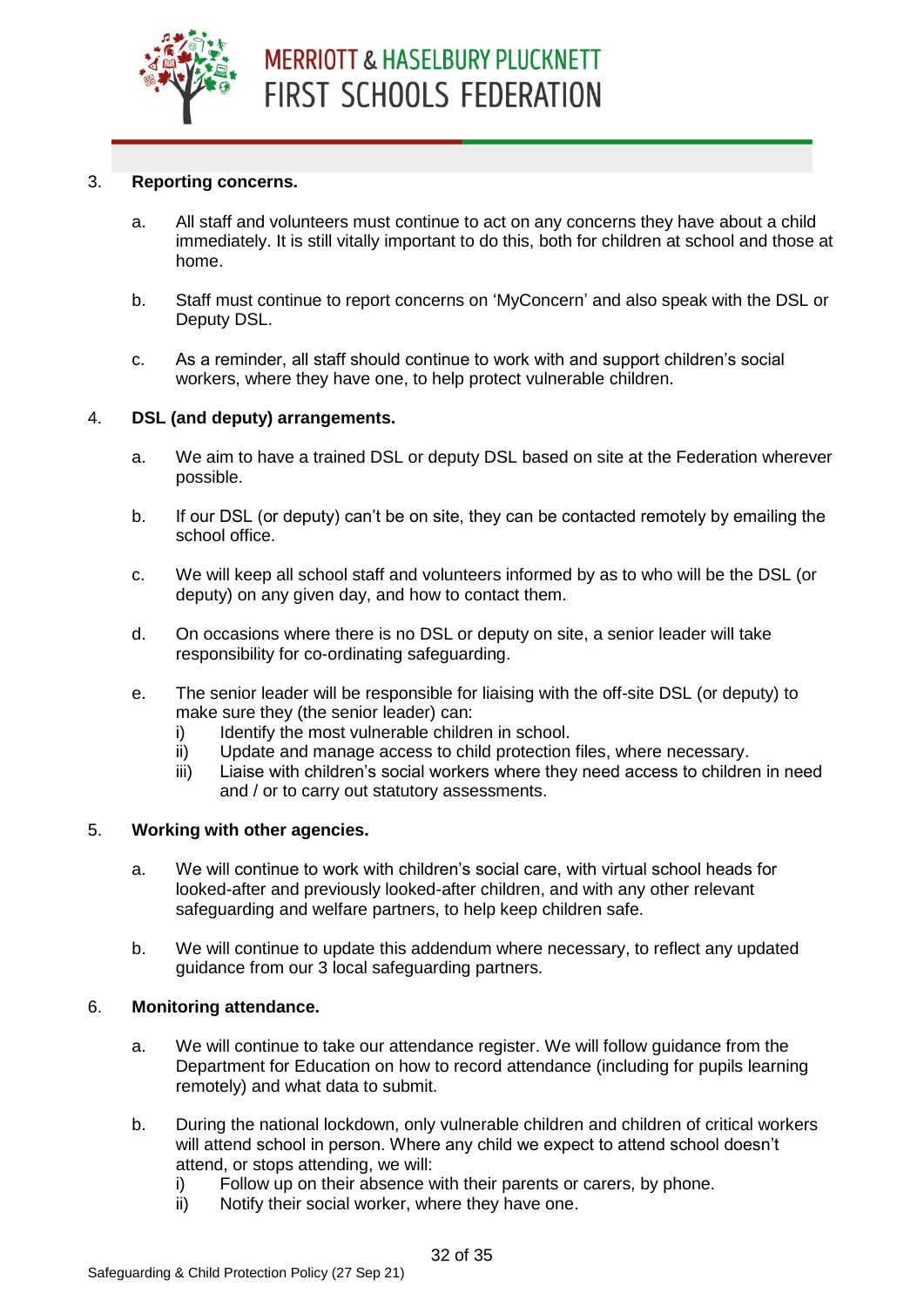

c. We will make arrangements with parents and carers to make sure we have up-to-date emergency contact details, and additional contact details where possible. We will contact parents regarding their current emergency contacts. Parents and Carers can also update their contacts via the school office throughout the year.

#### 7. **Peer-on-peer abuse.**

- a. We will continue to follow the principles set out in part 5 of Keeping Children Safe in Education when managing reports and supporting victims of peer-on-peer abuse.
- b. Staff should continue to act on any concerns they have immediately about both children attending school and those at home.
- c. Staff must inform the DSL. Concerns will be investigated are normal, using phone calls and Microsoft Teams in event of remote conversations.
- d. Victims will be supported regularly by calls from the class teacher, or be offered a place in school if this is in the best interest of the child.

#### 8. **Concerns about a staff member, supply teacher or volunteer.**

- a. We will continue to follow the principles set out in part 4 of Keeping Children Safe in Education.
- b. Staff should continue to act on any concerns they have immediately whether those concerns are about staff / supply teachers / volunteers working on site or remotely.
- c. Staff must inform the DSL, Senior Leader or in the case of concerns about the head teacher – the chair of governors.
- d. We will continue our investigation procedures as normal using Microsoft Teams in the event of remote meetings.
- e. We will continue to refer adults who have harmed or pose a risk of harm to a child or vulnerable adult to the Disclosure and Barring Service (DBS).
- f. We will continue to refer potential cases of teacher misconduct to the Teaching Regulation Agency. We will do this using the email address [Misconduct.Teacher@education.gov.uk](mailto:Misconduct.Teacher@education.gov.uk) for the duration of the COVID-19 period, in line with government guidance.

#### 9. **Contact plans.**

- a. We have contact plans for children with a social worker, and other children who we have safeguarding concerns about, for circumstances where the child is at home.
- b. Each child's contact plans will include:
	- i) How often the school will make contact this will be at least once a week.
	- ii) Which staff member(s) will make contact as far as possible, this will be staff who know the family well.
	- $\overline{a}$  How staff will make contact this will be over the phone, doorstep visits, or a combination of both.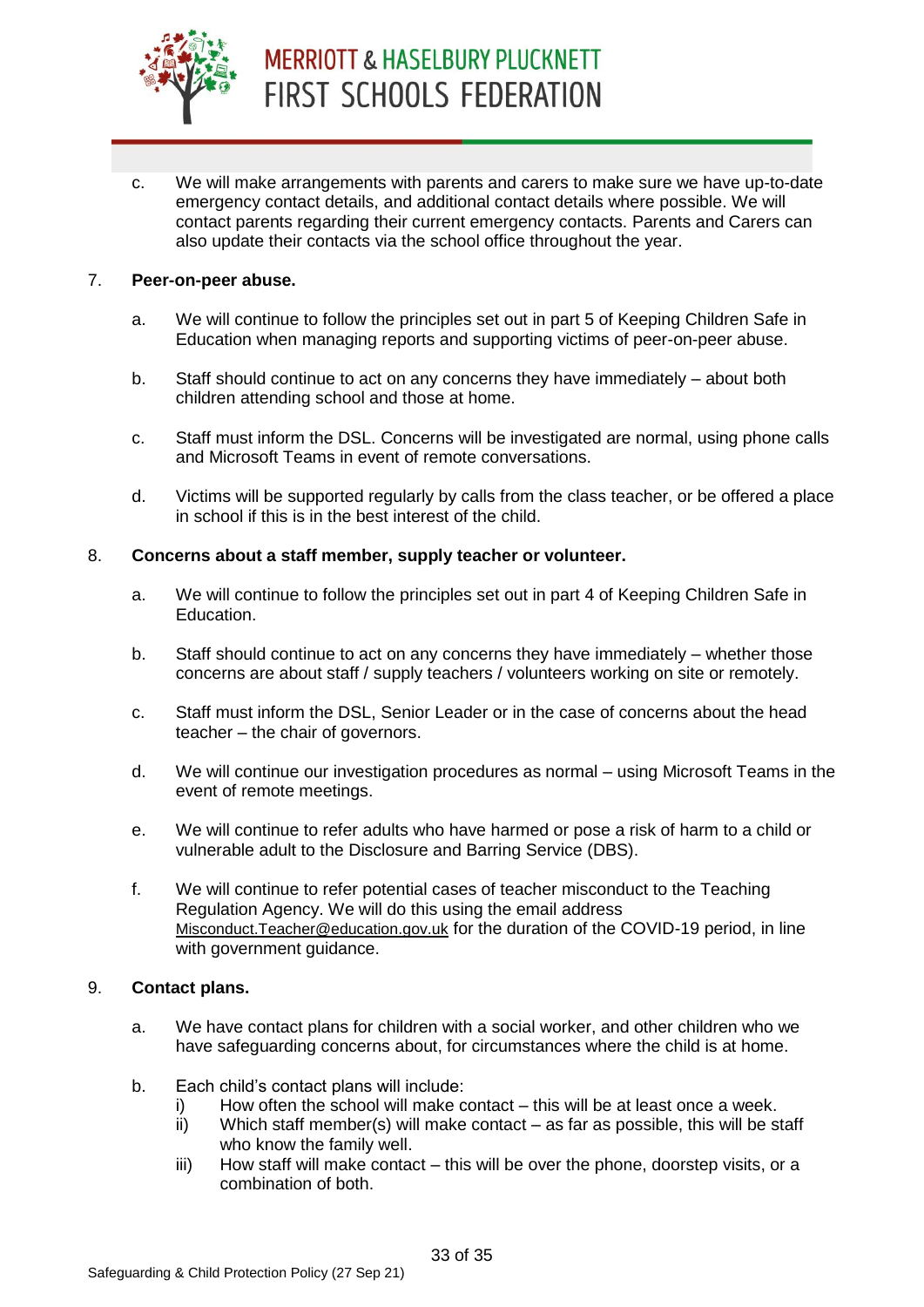

- c. We have agreed these plans with children's social care where relevant, and will review them monthly. Other calls made outside of the contact plan will be recorded on the call log.
- d. If we can't make contact, we will contact the social worker or police if a welfare check is needed.

#### 10. **Safeguarding all children.**

- a. All children:
	- i) Staff and volunteers are aware that this difficult time potentially puts all children at greater risk.
	- ii) Staff and volunteers will continue to be alert to any signs of abuse, or effects on pupils' mental health that are also safeguarding concerns. They will act on concerns immediately in line with the procedures set out in section 3 above.
- b. Children at home:
	- i) The school will maintain contact with children who are at home. Staff will try to speak directly to children at home to help identify any concerns. They will use school phones and devices to make calls home. Or, if necessary, they will use personal phones but they will withhold their personal number.
	- ii) Staff and volunteers will look out for signs like:
		- 1) Not completing assigned work or logging on to school systems.
		- 2) No contact from children or families.
		- 3) Seeming more withdrawn during any class check-ins or video calls.

#### 11. **Online safety.**

- a. In school:
	- i) We will continue to have appropriate filtering and monitoring systems in place in school.
	- ii) If IT staff are unavailable, our contingency plan is to contact SOLTECH IT
- b. Outside school:
	- i) Where staff are interacting with children online, they will continue to follow our existing staff code of conduct.
	- ii) See also the guidance for remote learning using Microsoft Teams.
	- iii) Staff will continue to be alert to signs that a child may be at risk of harm online, and act on any concerns immediately, following our reporting procedures as set out in section 3 of this addendum.
	- iv) We will make sure children know how to report any concerns they have back to our school, and signpost them to other sources of support too.
- c. Parents and Carers: We will make sure parents and carers:
	- i) Are aware of the potential risks to children online and the importance of staying safe online.
	- ii) Know what our school is asking children to do online, where relevant, including what sites they will be using and who they will be interacting with from our school.
	- iii) Are aware that they should only use reputable online companies or tutors if they wish to supplement the teaching and resources our school provides.
	- iv) Know where else they can go for support to keep their children safe online.
	- v) We will communicate information regarding e-safety and guidance on remote education via our school email system.